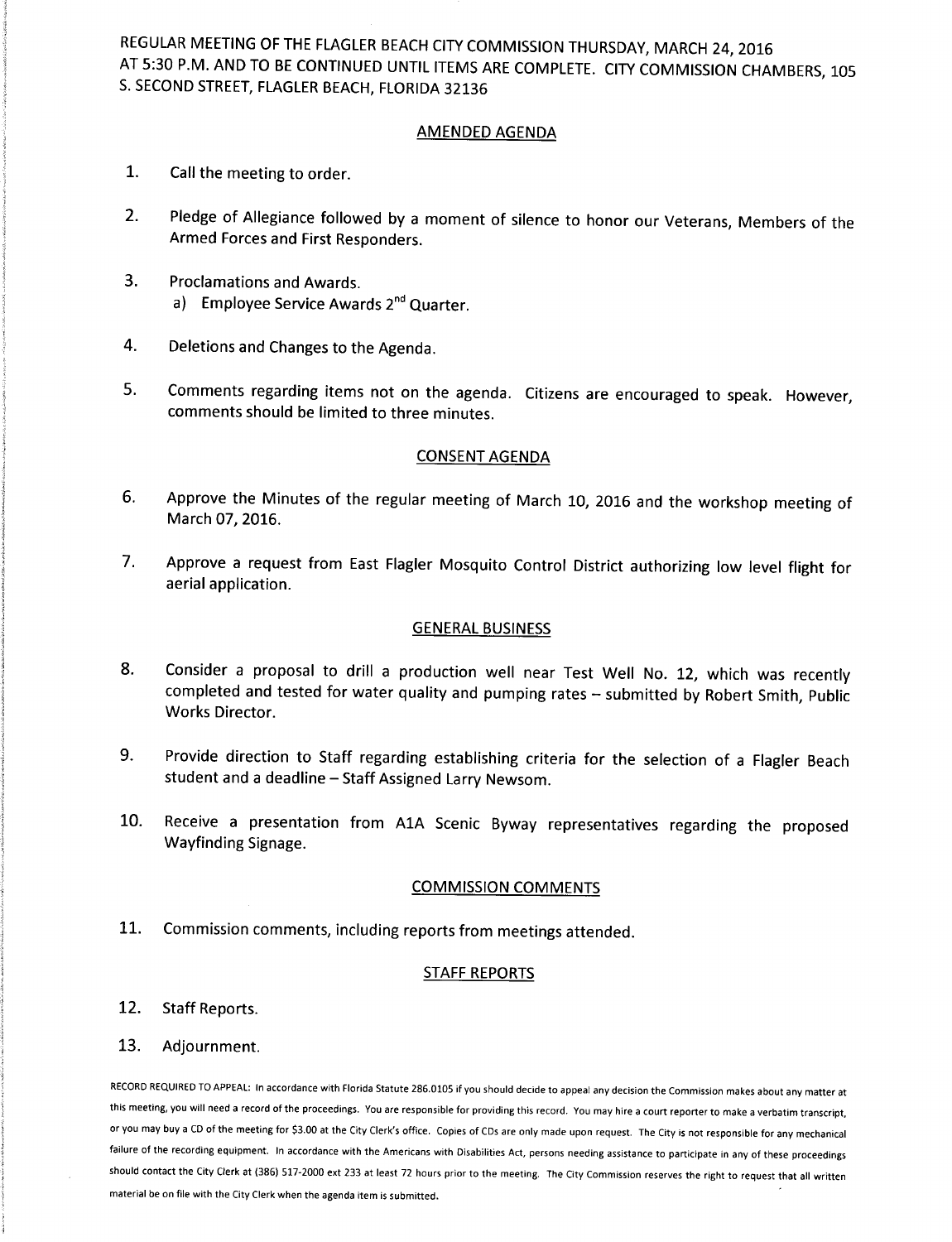WORKSHOP MEETING OF THE FLAGLER BEACH CITY COMMISSION AND ECONOMIC DEVELOPMENT TASK FORCE, MONDAY, MARCH 7, 2016 AT 5:00 P.M. IN THE COMMISSION CHAMBERS AT 105 SOUTH SECOND STREET, FLAGLER BEACH, FLORIDA 32136.

### MINUTES

PRESENT: Commission: Mayor Linda Provencher, Chairman Marshall D. Shupe, Vice-Chair Jane Mealy, Commissioners Kim M. Carney and Joy McGrew. Economic Development Task Force: Joseph Pozzuoli, Chairman Joseph Pozzuoli, members Christina Hutsell, and Teri Pruden.

ABSENT: Commission: Commissioner Steve Settle. Economic Development Task Force: Karen Barchowski, Mike Akialis Mary Ann Ruzecki, Michelle Brown, Alternate Stan Dresher, and Ex-officio member Gretchen Smith.

- 1. CALL THE MEETING TO ORDER: Chairman Shupe called the meeting to order at 5:00 p.m.
- 2. PLEDGE TO THE FLAG: Mayor Provencher led the pledge to the flag.

DISCUSSION RELATED TO CONTINUATION OF THE COMMITTEE: Vice-Chair Jane Mealy reviewed the current status of the Committee, as well as their past accomplishments. Discussion ensued regarding new goals for the Committee to work on. Discussion included: the Committee making recommendations to amend the Land Development Regulations regarding "density", identifying tourism as our economic engine, revisiting the Parking Committee recommendations, the purpose of the Economic Development Task Force being to retain existing businesses and to attract new ones, the necessity of Helga van Eckert, Economic Opportunity Executive Director for Flagler County promoting Flagler Beach and attending the Task Force meetings at least quarterly, what two things are discouraging businesses from opening their doors here, the two items identified were allowed density for development and parking requirements, moving City Hall to open an area for commercial development, annexation, the City Managers current objective to alleviate parking limitations, and the possibility of the Task Force doing exit interviews with business who are closing down. The Commission reached <sup>a</sup> consensus to amend the resolution which established the Task Force, and amend the seats to remove the specific terms for appointment, remove the alternates and to have the membership consist of five to seven members, and have the Clerk bring this resolution back to the Commission at the March 24<sup>th</sup> 2016 meeting for consideration, and one the Committee membership has been reformatted, to have the Committee begin to look at density regulations.

3. ADJOURNMENT: Commissioner McGrew put forth a motion to adjourn the meeting at 6:38 p.m. Commissioner Carney Seconded the motion. The motion carried unanimously.

ATTEST:

Penny Overstreet, City Clerk Marshall Shupe, Chairman

1 March 7, 2016 Workshop

 $#_{\left( \rho\right) }$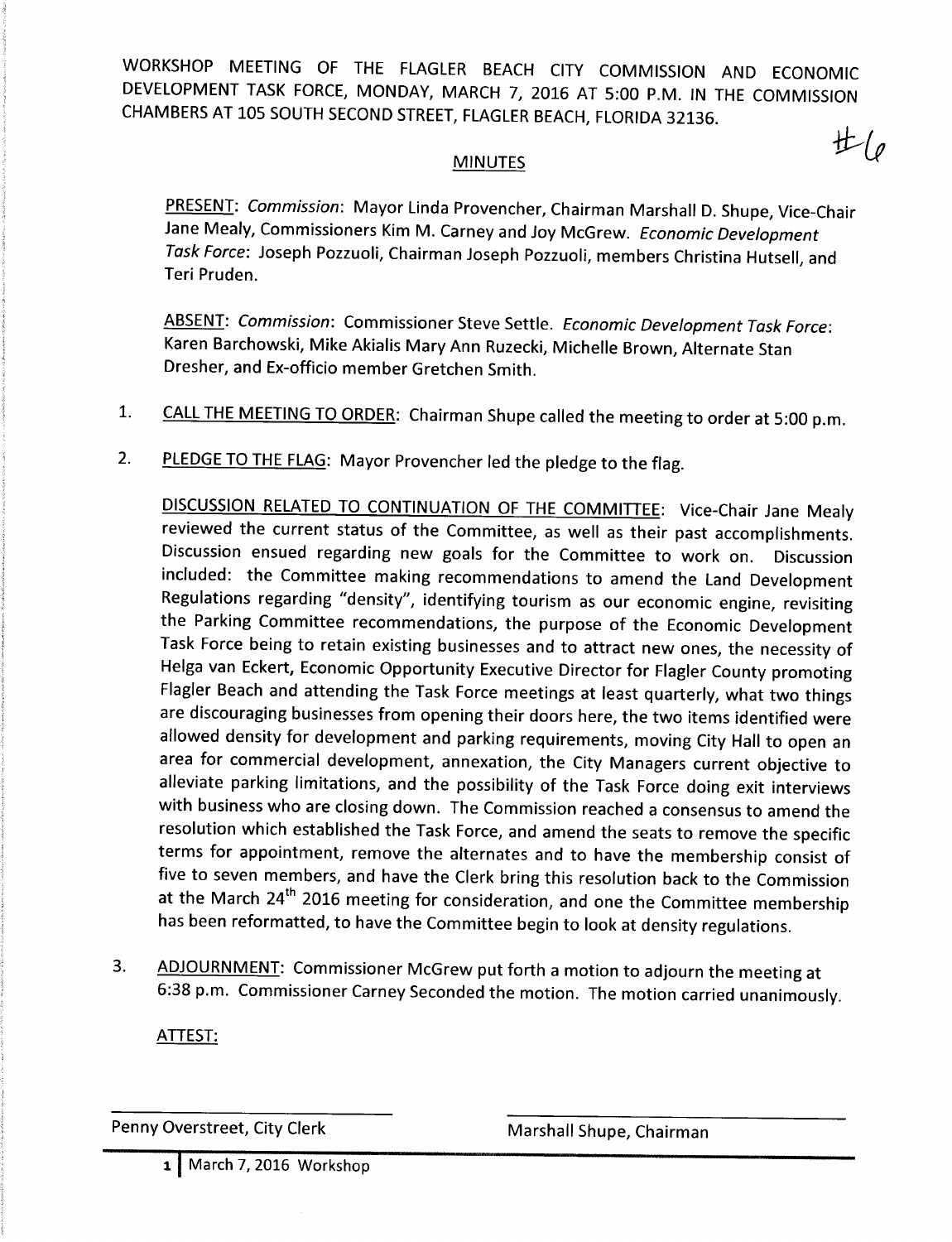EAST FLAGLER MOSQUITO CONTROL DISTRICT

24 Utility Drive

Palm Coast, FL 32137

Tel: 386.445.4135 Fax: 386.446.5104

flaglermosquito.com

Joseph Cash, Director Board of Commissioners: Mark V. Positano, Assistant Director/Operations Supervisor Julius Kwiatkowski, Chair Noah McKinnon, Board Attorney **Barbara Sgroi, Vice-Chair** Barbara Sgroi, Vice-Chair

Shawn Byrnes, Treasurer

March 11, 2016

Re: Aerial Spraying

To Flagler County Local Governments:

Each year we request, in compliance with Federal Aviation Administration requirements, authorization to fly over congested areas. As you are aware, the citizens you represent pay for mosquito control services via property taxes and <sup>a</sup> portion of the service includes aerial operations. To provide service in a timely fashion, without contacting each local government prior to each operation, we require <sup>a</sup> signed authorization that extends for one year. This matter has become a formality over the years.

For those unfamiliar with District operations, the authorizations permit the District to perform low -level flights 500 feet) over various entities for mosquito control. We rarely apply control materials over congested areas, but if the need arises, the authorization is necessary. The District is solely responsible for determining need, which would be based on an exceptional nuisance or an impending health threat.

The primary use for the aircraft is the control of developing mosquitoes away from congested areas, in and around wetlands.

The enclosed Public Notice will be published monthly beginning in April and ending in October, and serves to provide ongoing public awareness about aerial spray operations and further provides contact information. This should satisfy members of the various local governing boards desiring more notification for their constituents.

Please execute the accompanying authorization (Chairman, Mayor, etc.) and return to our office no later than April 15, 2016.

Thank you for your prompt attention to this matter.

Sincerely,

Joseph Cash

Joseph Cash Director

Enc.

cc: Mosquito Control Board Noah C. McKinnon, Board Attorney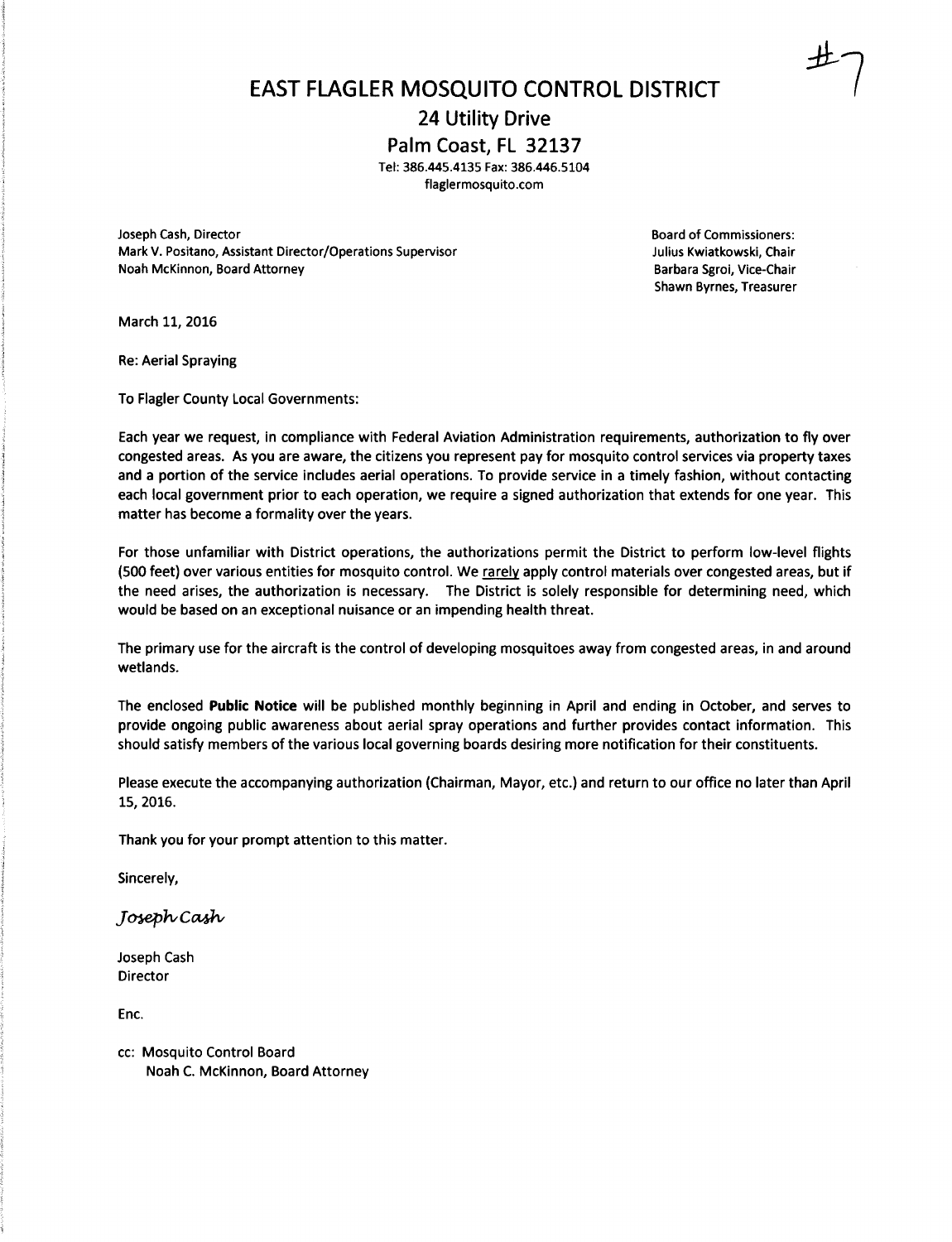### Authorization

This authorization recognizes that the East Flagler Mosquito Control District, in the exercise of its public health and safety responsibilities, may fly at low levels ( 500 feet) over congested areas in connection with its operations. This authorization extends from April 15, 2016 through April 15, 2017.

|                                               | Date: ___________________ |
|-----------------------------------------------|---------------------------|
|                                               |                           |
|                                               |                           |
|                                               |                           |
| <b>Return to:</b>                             |                           |
| <b>East Flagler Mosquito Control District</b> |                           |
| <b>24 Utility Drive</b>                       |                           |
| Palm Coast, FL 32137                          |                           |

Please return no later than April 15, 2016.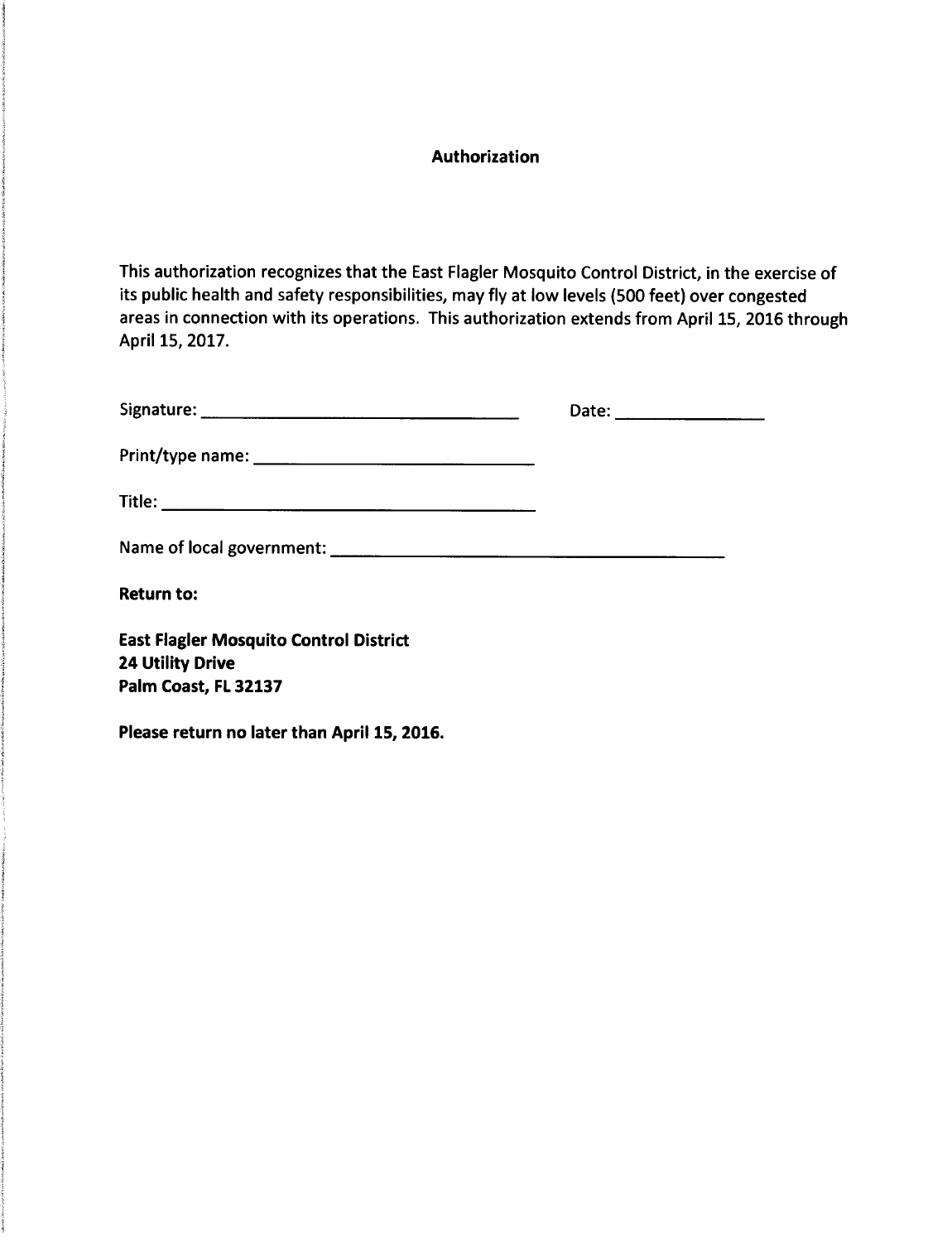### Public Notice Aerial Spraying

In compliance with regulations of the Federal Aviation Administration ( FAA), public notice is hereby given that the East Flagler Mosquito Control District may apply control products by helicopter over or adjacent to congested areas of Flagler County and its municipalities. The purpose of these flights is for the suppression of mosquito populations. Flights will normally be performed at an altitude of 500 feet. Additionally, the District may perform low level flights over and adjacent to wetlands for the purpose of arresting mosquito development.

Areas outside the boundaries of the District may also be subject to aerial spraying in the event of an extraordinary nuisance or potential public health threat.

All flights will be in the public interest, and at times, maximize public safety and mosquito control effectiveness. All control products are approved for control purposes by the Florida Department of Agriculture and U.S. Environment Protection.

For additional information visit the District website at flaglermosquito.com or by calling 386-445 -4135. The website will map areas to be sprayed by truck or by air. Those desiring advance information on spraying may wish to visit the website frequently, or may telephone to be added to the District's advance notification list.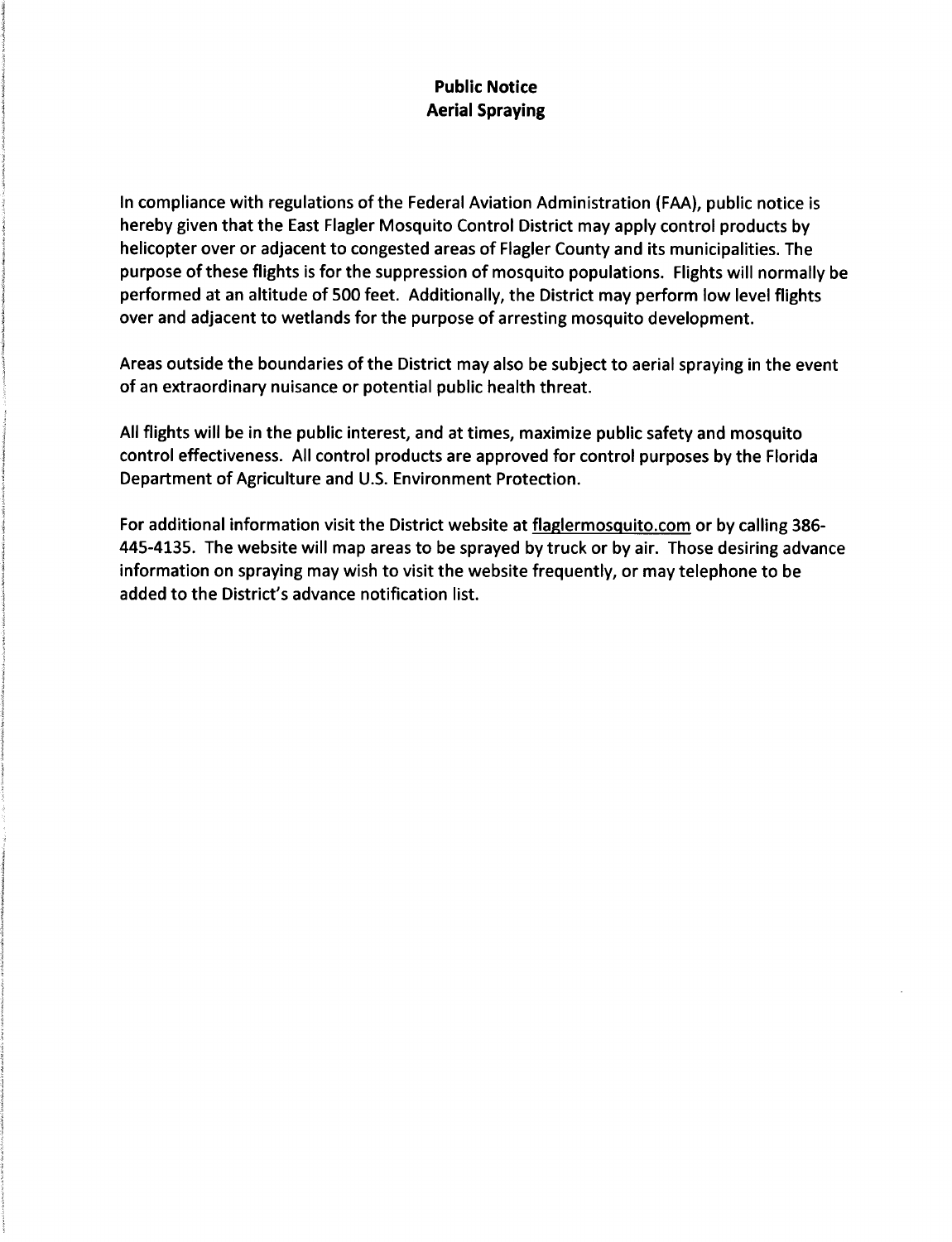### FLAGLER BEACH CITY COMMISSION



Regular Meeting Meeting Date: 03-24-2016 Item 8 City Manager's Report

Issue: Consider <sup>a</sup> proposal to drill <sup>a</sup> production well near Test Well No. 12, which was recently completed and tested for water quality and pumping rates. From: Robert Smith, Public Works Director Organization: Staff

Recommendation: That the Commission approve the request to piggyback on Palm Coast's Contract RFQ-PW-0-15-12 with Connect Consulting Inc.

Background: Connect Consulting, Inc. has submitted a proposal to perform the work. The Commission approved a "piggy back" contract with this vendor on June 25, 2015 under a renewed Palm Coast contract. The estimate to complete this work is \$214,500. Connect Consulting, Inc. has been working with the City to investigate problems with our other wells and has resealed Wells #10 and #11. Our operators at the Water Treatment Plant discovered turbidity problems soon after Well #12 went on line and had to be abandoned. If this effort is successful we have another well to supply our short term needs. This will allow us to have four wells on line and blend the production from our existing wells without stressing the aquifer and allow for recharging. CCI recommends pumping at 350 GPM or less. The City will provide <sup>a</sup> new pump (the original was used for a replacement at Well #13) and VFD for this well.

BUDGETARY IMPACT: The City Commission approved \$150,000 for new wells in the 2015-16 Annual Budget. In November, we encumbered the remaining \$135,378 originally budgeted for Well #12 from prior years. A budget amendment will not be necessary.

IMPLEMENTATION/COORDINATION: Staff at the Water Treatment Plant and the Public Works Director will coordinate with Connect Consulting to complete the project.

### Attachments

Connect Consulting Proposal excerpt from CCI Test Well Investigation dated January 2016.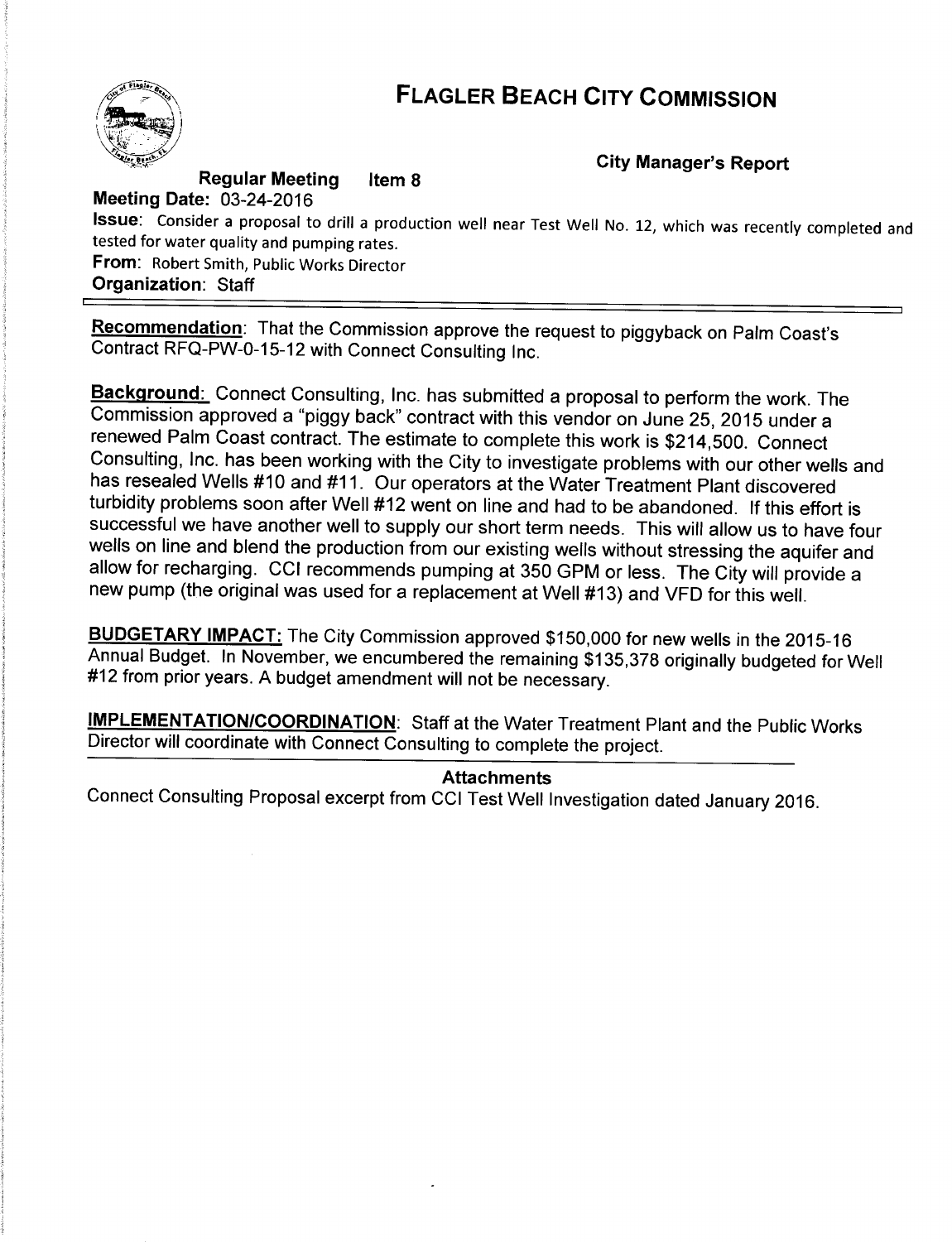D. On December 9, 2015 a water sample was collected for analysis by the City's contract environmental laboratory for Primary and Secondary Drinking Water Standards (Figure 10). Table 4 lists selected water quality laboratory results with the complete results included in Appendix E.

| Parameter                  | <b>Units</b>                                               | <b>Results</b>                                                                     |
|----------------------------|------------------------------------------------------------|------------------------------------------------------------------------------------|
| <b>Barium</b>              | mg/L                                                       | 0.022                                                                              |
| Fluoride                   | mg/L                                                       | 0.13                                                                               |
| Sodium                     | mg/L                                                       | 37                                                                                 |
| Chloride                   | mg/L                                                       | 84                                                                                 |
| Iron                       | mg/L                                                       | 0.030                                                                              |
| Manganese                  | mg/L                                                       | 0.0092                                                                             |
| Sulfate                    | mq/L                                                       | 1.0                                                                                |
| Color                      | PCU                                                        | 25                                                                                 |
| Odor                       | <b>TON</b>                                                 | 320                                                                                |
| pH                         | SU                                                         | 7.49                                                                               |
| <b>TDS</b>                 | mg/L                                                       | 500                                                                                |
| VOCs                       | ug/L                                                       |                                                                                    |
| <b>SOCs</b>                | $u$ g/L                                                    |                                                                                    |
| Notes:<br>"U" - Undetected | PCU - Platinum Cobalt Units<br>TON - Threshold Odor Number | mg/L - milligrams per liter<br>ug/L - micro grams per liter<br>SU - Standard units |

|  |  |  | Table 4- Selected Water Quality Laboratory Results |  |
|--|--|--|----------------------------------------------------|--|
|--|--|--|----------------------------------------------------|--|

2002 - 2003 - 2004 - 2005 - 2006 - 2007 - 2008 - 2009 - 2009 - 2009 - 2009 - 2009 - 2009 - 2009 - 2009 - 2009

- E. The well was disinfected and a concrete pad and lockable protective aluminum box installed (Figure 11).
- F. All equipment was de-mobilized and the site was cleaned (Figure 12).

### Task 4 — Reporting

€

 $\frac{1}{4\pi\eta_{\rm th}}$ 

A. FWD completed and submitted a Well Completion Report to the FCHD. The report is included in Appendix F.

#### Implementation Phase

Based on the findings from the Test Well, discussed above, we have developed a scope of work and preliminary budget for the Implementation Phase, namely to construct, test and equip a replacement well on the existing FB 12 well site. The new well would technically be a replacement well for FB 12 and therefore designated FB 12R.

The existing Consumptive Use Permit (CUP) No. 59, issued on August 8, 2006, expiring August 8, 2016 authorizes the use of 0.912 million gallons per day (MGD) average annual day of groundwater from the Upper Floridan aquifer (UFA) ( a copy of the CUP is included in Appendix G). It lists thirteen wells, with condition no. 30 requiring that Wells 1-9 be inactive by December 31, 2007 (these wells have been plugged and abandoned) and four (4) active /proposed wells (Wells 10, 11, 12 and 13).

A CUP Modification request letter will have to be submitted to and a CUP modification issued by the SJRWMD in order to get a well construction permit from the SJRWMD to construct the new replacement well, FB 12R. This CUP modification will have a condition

South Florida Office · 26 N.W. 12<sup>th</sup> Street · Delray Beach, Florida 33444 · 561-330-8081 Central Florida Office · 8358 N.W. 137<sup>th</sup> Avenue · Morriston, Florida 32034 · 904-753-0000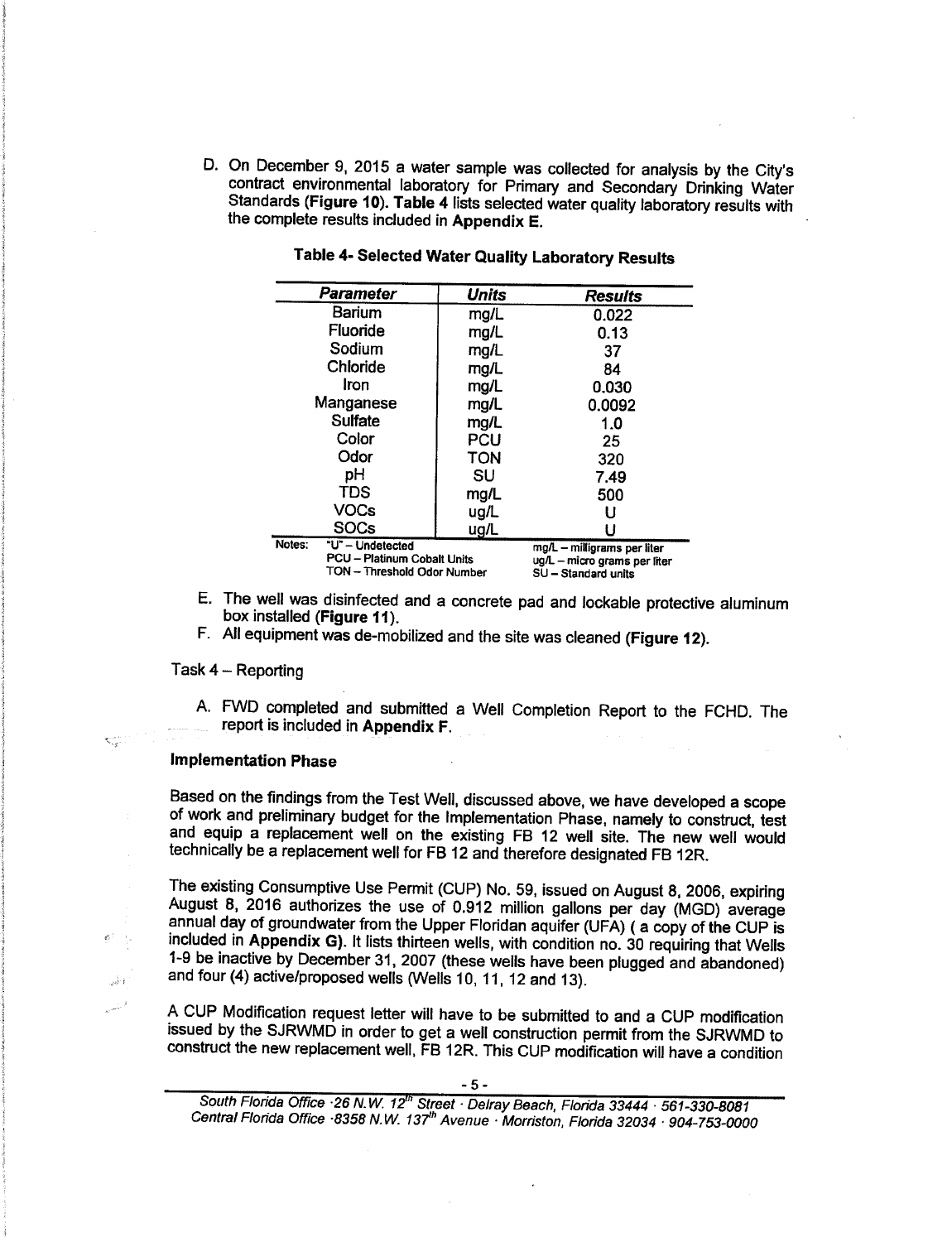requiring the proper permitting and abandonment of the existing well FB 12 before the new replacement well FB 12R can be put into service. As noted in Table 1, well FB 12, previously thought to be abandoned, is inactive and not equipped, but has not been abandoned.

To construct the new replacement well FB 12R, we propose to drill over the test well and construct the new well in the same borehole as the test well. Further, it is our understanding that the City has already purchased the piping, pump and other well head appurtenances at the time FB 12 and the three (3) other wells were constructed by others in 2009. It is our intent, as per the City's request, to use this pre-purchased equipment, to the extent possible.

To complete the Implementation Phase, the following tasks are proposed:

- 1. Hydrogeologic Services
	- a. CUP Modification assistance
	- b. Well Construction Permitting assistance
	- c. Well FB 12R design
	- d. Well FB 12R- development of turnkey plans and specifications
	- e. Services during construction
	- f. Field observation during well construction
	- g. Field observation during equip and connect of well head piping and appurtenances
	- h. Field documentation
	- i. Reporting
	- j. Final Report
- 2. Well Field Services
	- a. Well FB 12 permitting and abandonment
	- b. Well FB 12R permitting, construction and testing
	- c. Well equip and connect
		- i. Construct concrete well pad and pedestal
		- ii. Install pre-purchased submersible pump, motor and power cable.
		- iii. Install pre-purchased wellhead piping, valves, by pass piping, etc.
		- iv. Install pre- purchased electrical panels and service.
		- v. Install piping to the existing raw water main which is located immediately adjacent to the well site (note: this may require additional permitting work, through the Florida Department of Environmental Protection (FDEP) to update, what was presumably completed by the City's engineers at the time, in 2009).
		- vi. Grade the site and install  $\sim$  1-foot of pea-sized, limestone gravel.
		- vii. Install pre-purchased chain-linked fencing and gate.
	- d. Flow test and adjust the pump.
	- e. Assist the City in collecting primary & secondary water quality samples for analysis by City's contract environmental Laboratory.
	- f. Disinfect the well and turn over to the City for bacteriologic sampling clearance.
	- g. Clean up the site and demobilize equipment.

South Florida Office · 26 N.W. 12<sup>th</sup> Street · Delray Beach, Florida 33444 · 561-330-8081 Central Florida Office ·8358 N.W. 137<sup>th</sup> Avenue · Morriston, Florida 32034 · 904-753-0000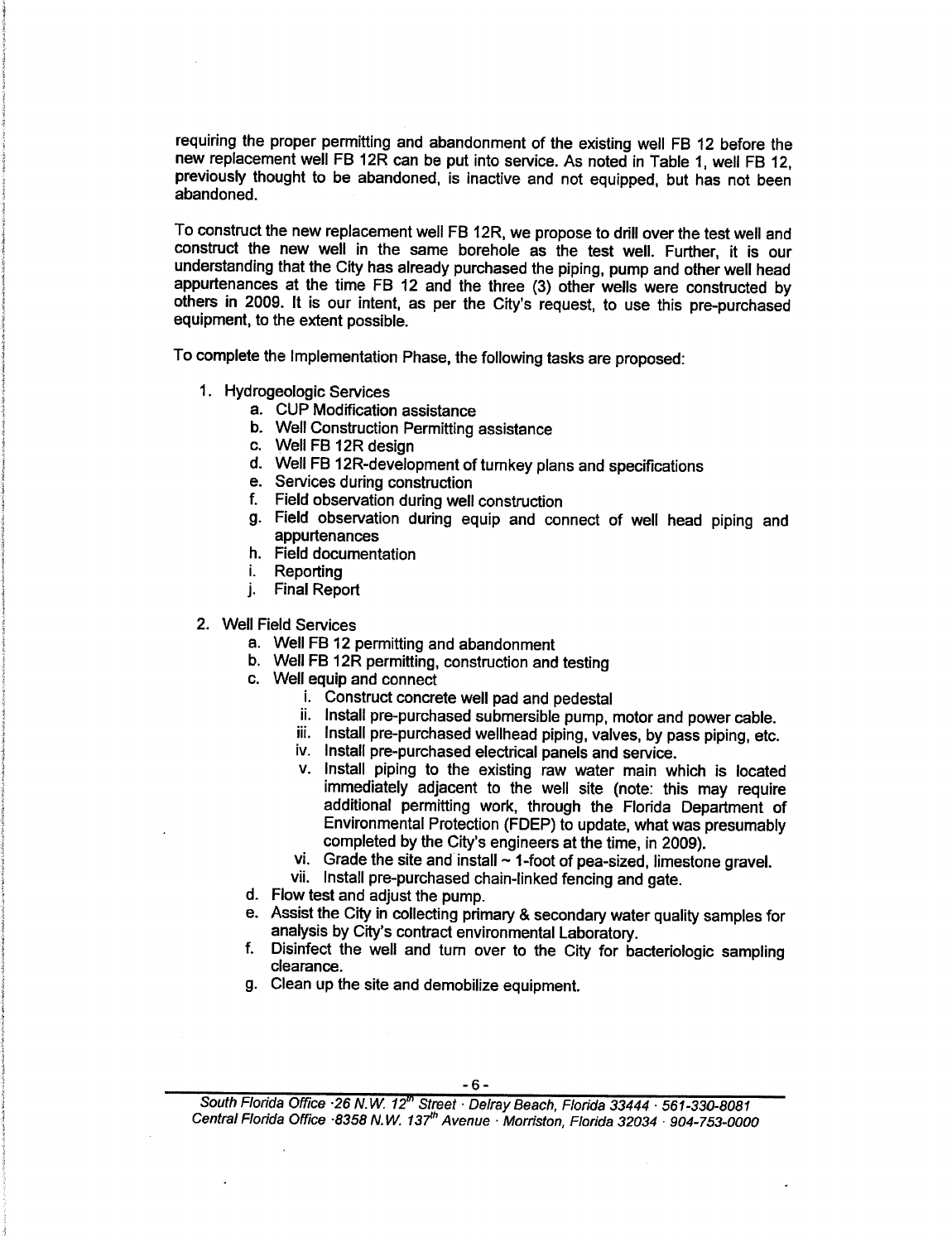### Cost

CCI proposes to complete the scope of work as a turnkey project. We propose to team with Freeman Well Drillers, Inc. for well construction and pump installation. We propose to team with Sawcross, Inc. a mechanical contractor based out of Jacksonville, FL that we have worked with on several PWS well projects in the past for the equip and connect tasks. CCI will complete the tasks discussed above for the cost listed in Table 5 below:

|  |  |  |  | <b>Table 5- Implementation Cost Summary</b> |
|--|--|--|--|---------------------------------------------|
|--|--|--|--|---------------------------------------------|

| Task           | <b>Description</b>                                                                                       | Cost      |
|----------------|----------------------------------------------------------------------------------------------------------|-----------|
| No.            |                                                                                                          | (\$)      |
| 1              | Permitting-SJRWMD                                                                                        | 2,500     |
| $\overline{2}$ | Project management, well<br>design,<br>oversight,<br>data<br>collection.<br>interpretation and reporting | 25,000    |
| 3              | Well Construction Services - FB 12R                                                                      | 90,000    |
| 4              | Well Abandonment Services - FB 12                                                                        | 7,000     |
| 5              | Equip and connect FB 12R <sup>1</sup>                                                                    | 85,000    |
| 6              | Final Report/documentation                                                                               | 5,000     |
| $84 - 4 - -$   | Total Cost                                                                                               | \$214,500 |

Notes:<br>1.

Cost excludes FDEP permitting. Cost assumes City will provide well pump & motor, electrical and control panels, piping, valves, and all aboveground components to equip and connect well to raw water transmission line previously purchased in 2009.

If this is acceptable, we will submit a formal proposal to the City for authorization.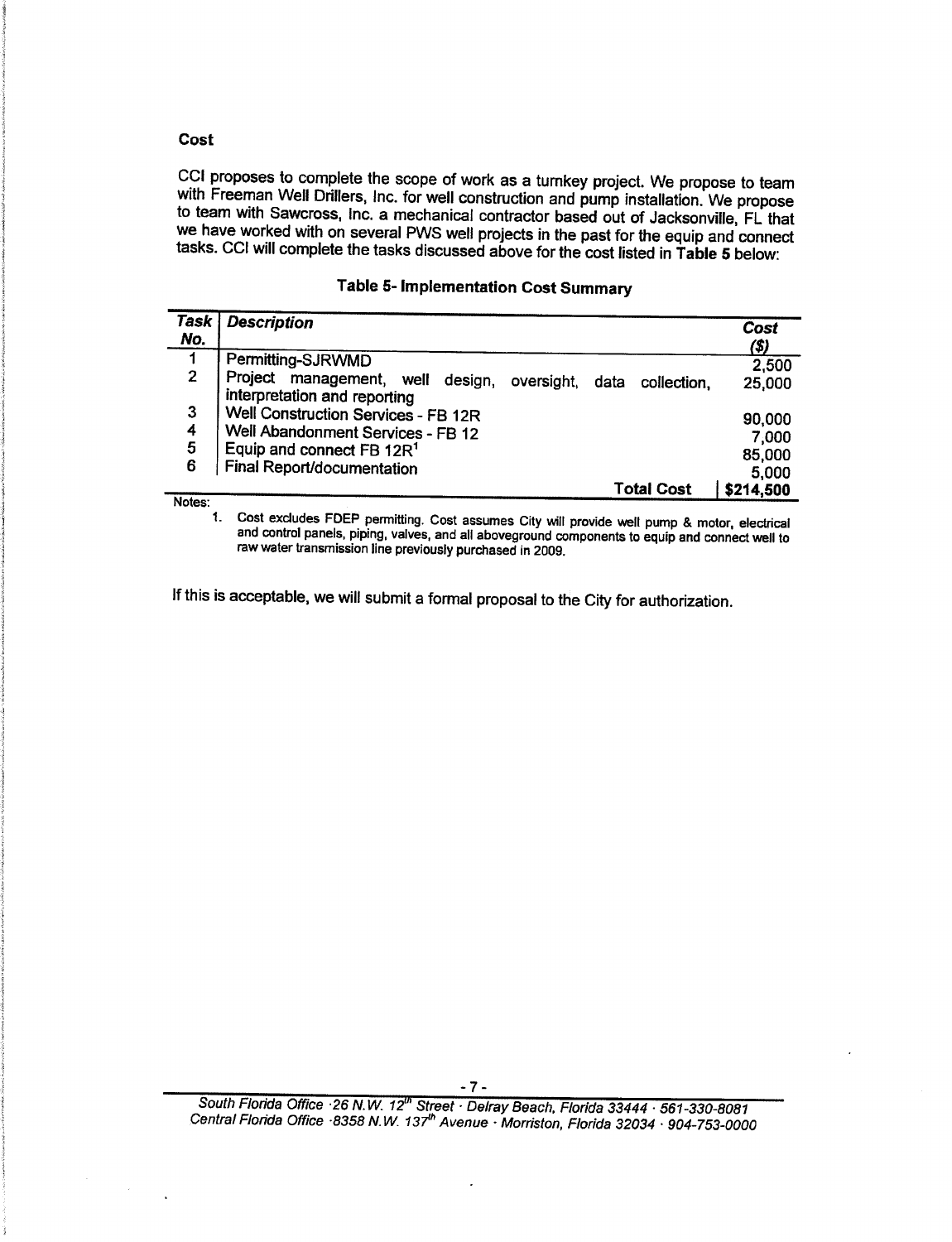### **FLAGLER BEACH CITY COMMISSION**



**City Manager's Report** 

Item No. 9

### Meeting Date: 03 -24 -2016

Issue: Provide direction to Staff regarding establishing criteria for the selection of <sup>a</sup> Flagler Beach student and <sup>a</sup> deadline.

From: Larry M. Newsom, City Manager

RECOMMENDATION: Direct Staff to create a brochure/flyer to be distributed and placed on the City website. The flyer will invite students residing within the municipal limits of Flagler Beach to submit an essay, (number of words to be decided) to be considered for the scholarship to attend the National Fight Academy for a 2016 Summer Deployment, additionally, provide Staff a cut -off date for students to submit specified criteria, considering cut —off date for registration is July 24, 2016 and allowing time for the Commission to select the winning essay.

### BUDGETARY IMPACT: None.

IMPLEMENTATION/COORDINATION: Once direction is received The City Clerks office will draft the flyer and web-notice and distribute to local schools.

### Attachments

Award letter from National Fight Academy, Calendar with meeting dates.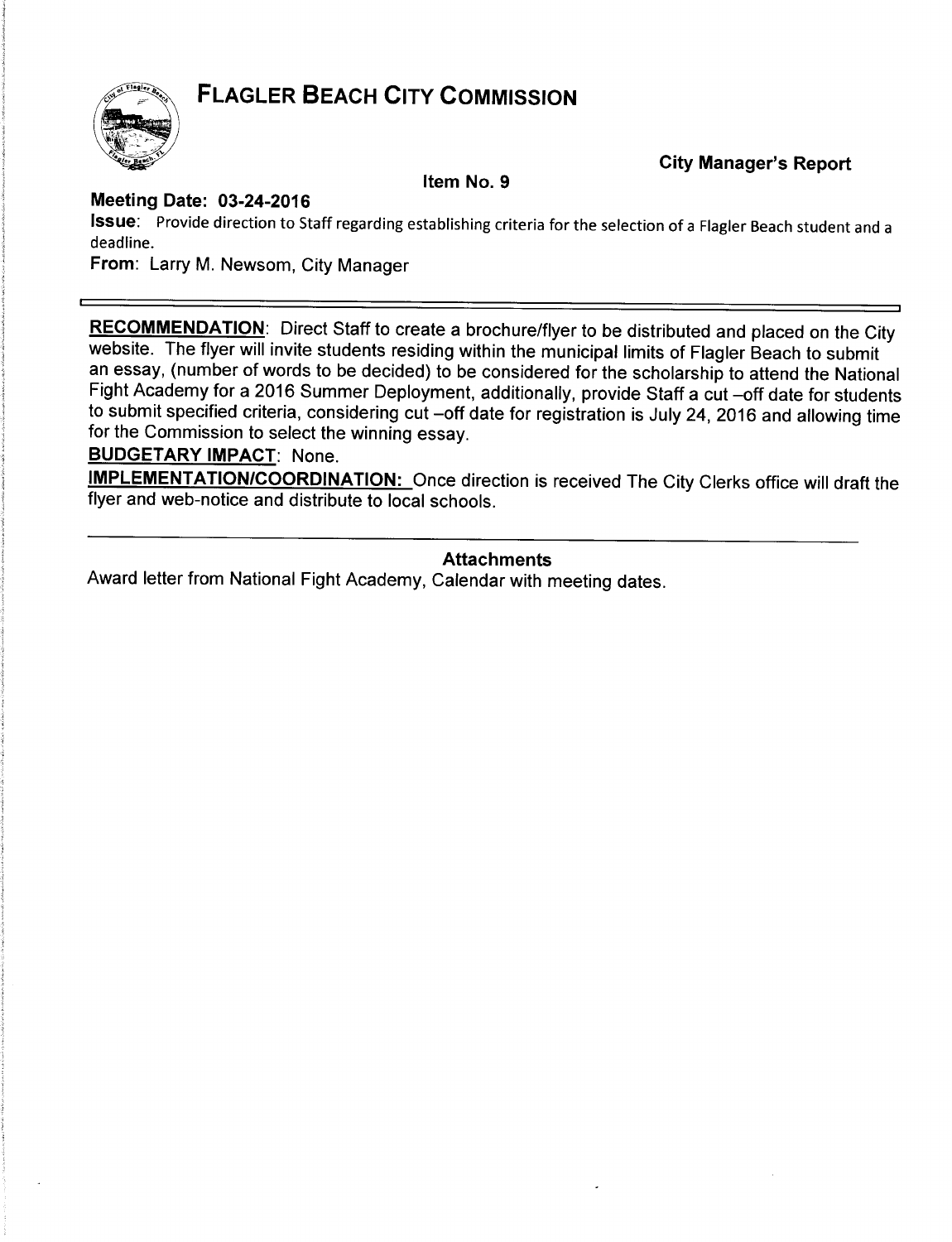# Item#9

# Gity of Flagler Beach National Flight Academy Scholarship Application

The City of Flagler Beach is pleased to announce its intent to award <sup>a</sup> National Flight Academy Scholarship for July 31, <sup>2016</sup> to August 5, 2016. Scholarships will be awarded to deserving Flagler Beach High School student. A requirement for the awarding this scholarship is a completed application. Applications may be picked up at Flagler Beach City Hall or downloaded from the City of Flagler Beach website, www.cityofflaglerbeach.com.

### QUALIFICATIONS:

- 7<sup>th</sup> -12<sup>th</sup> Grade student at a Flagler County High School.
- Minimum 3.0 unweighted grade point average.
- Major or minor in Science, Math, or Technology. Preference given to members of JROTC.

### APPLICATION PROCEDURES:

- Complete application in black pen or type. Incomplete applications or missing documents will disqualify applicant.
- Attach official high school transcript.
- Attach at least three letters of reference
- Write at least two paragraphs identifying educational and career goals.
- The Board will retain the right to interview the finalist.

### DUE DATE FOR APPLICATION:

Return completed application to the City of Flagler Beach City Hall or mail to: City of Flagler Beach, PO Box 70, Flagler Beach, FL 32136. Applications must be received by 3: 00 PM Monday, May 2, 2016. Late applications will be disqualified.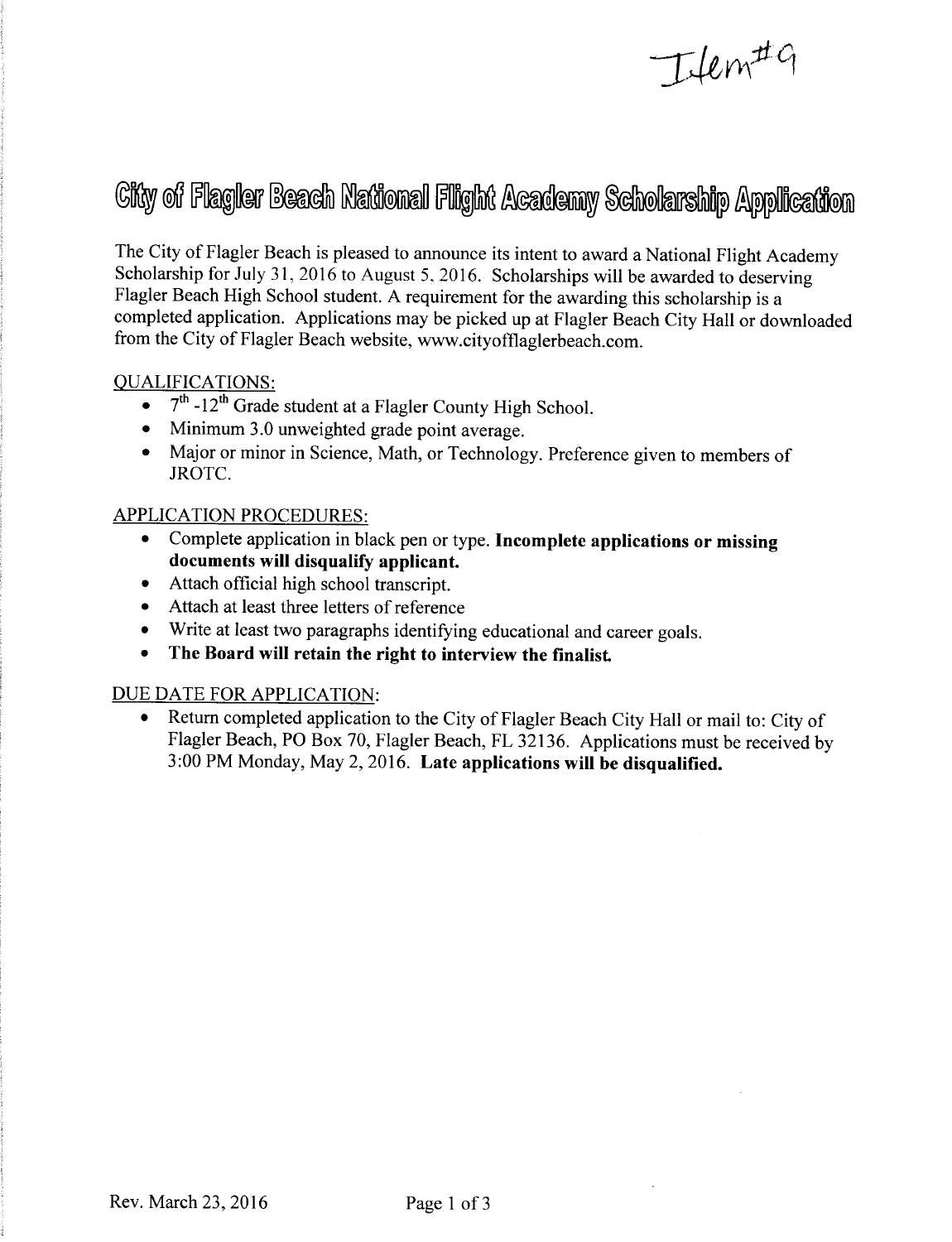### NATIONAL FLIGHT ACADEMY SCHOLARSHIP APPLICATION

RETURN COMPLETED APPLICATION TO THE CITY OF FLAGLER BEACH OR MAIL TO: City of Flagler Beach, P.O. BOX 70, Flagler Beach, FL 32136.

APPLICATION DEADLINE: 3:00 P.M. May 2, 2016 - Must be in our office

### THIS APPLICATION MUST BE FILLED OUT COMPLETELY AND ALL SUPPORTING DOCUMENTS MUST BE ATTACHED OR YOU WILL BE DISQUALIFIED.

| NAME                            |                                                                                |                            |
|---------------------------------|--------------------------------------------------------------------------------|----------------------------|
| <b>LAST</b>                     | <b>FIRST</b>                                                                   | M                          |
|                                 |                                                                                |                            |
|                                 |                                                                                |                            |
|                                 | TELEPHONE GRADE GRADE                                                          |                            |
|                                 |                                                                                |                            |
|                                 | LIST ALL SECONDARY SCHOOLS ATTENDED.                                           |                            |
| NAME OF SCHOOL                  | <b>LOCATION (CITY &amp; STATE)</b>                                             | <b>DATES OF ATTENDANCE</b> |
|                                 |                                                                                |                            |
|                                 |                                                                                |                            |
|                                 |                                                                                |                            |
|                                 |                                                                                |                            |
|                                 | INDICATE WHERE YOU INTEND TO CONTINUE YOUR EDUCATION AND YOUR ANTICIPATED      |                            |
|                                 |                                                                                |                            |
|                                 | LIST ANY FORMAL TRAINING OR ANY ACCOMPLISHMENTS THAT SUPPORT YOUR APPLICATION. |                            |
|                                 | <b>COURSE</b>                                                                  | <b>INSTRUCTOR</b>          |
|                                 |                                                                                |                            |
|                                 |                                                                                |                            |
|                                 |                                                                                |                            |
| MAJOR.<br><b>NAME OF SCHOOL</b> |                                                                                |                            |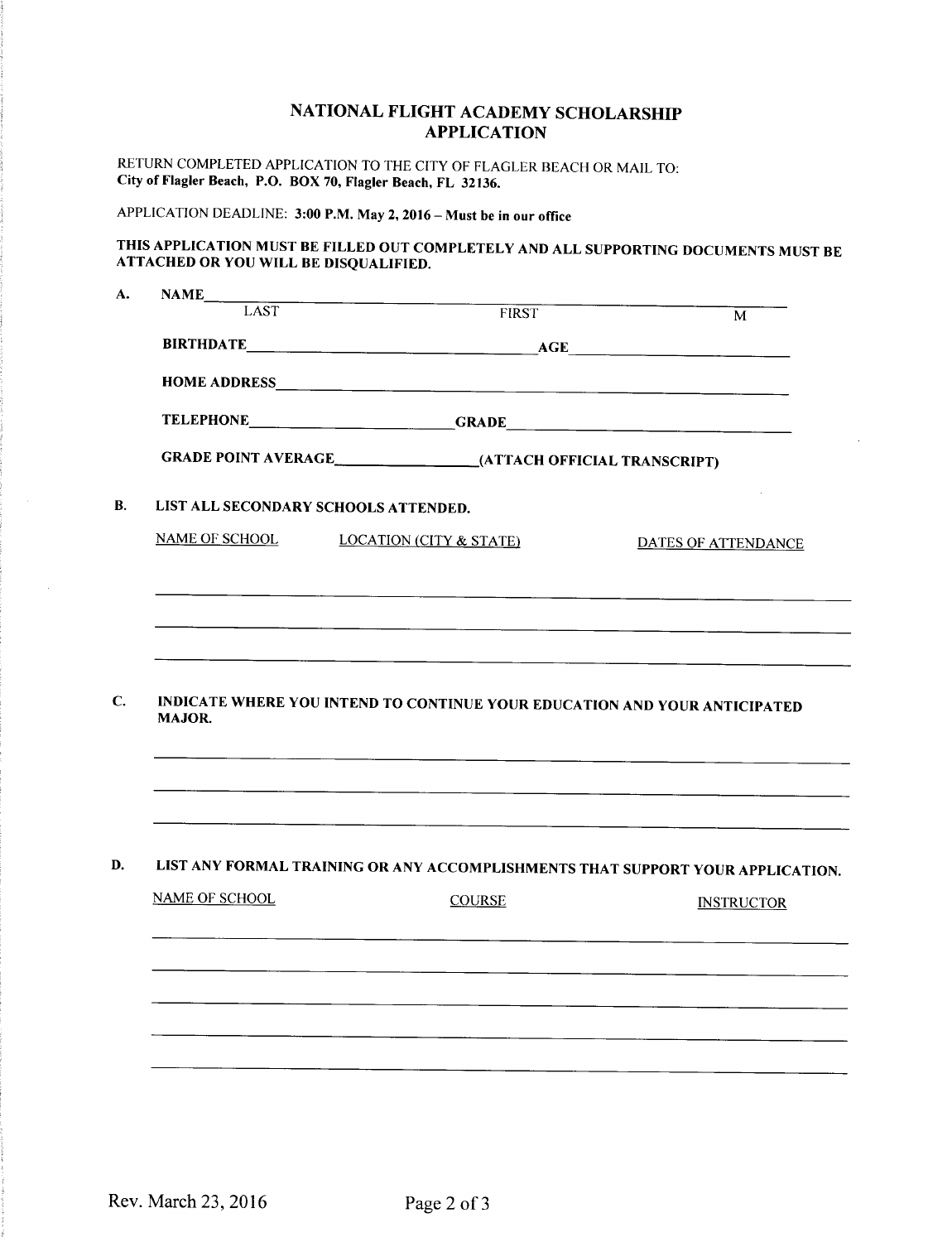### NATIONAL FLIGHT ACADEMY SCHOLARSHIP APPLICATION

| <b>APPLICANT'S SIGNATURE</b>                                                                                                                      | <b>DATE</b> |
|---------------------------------------------------------------------------------------------------------------------------------------------------|-------------|
| <b>SOCIAL SECURITY NUMBER</b>                                                                                                                     |             |
| <b>SIGNATURE OF PARENT (IF UNDER 18)</b>                                                                                                          | <b>DATE</b> |
|                                                                                                                                                   |             |
| THE CITY OF FLAGLER BEACH WILL SELECT THE MOST DESERVING APPLICANTS. ALL DECISIONS ARE<br>FINAL. SCHOLARSHIP MUST BE USED FOR THE ACADEMY ON JULY |             |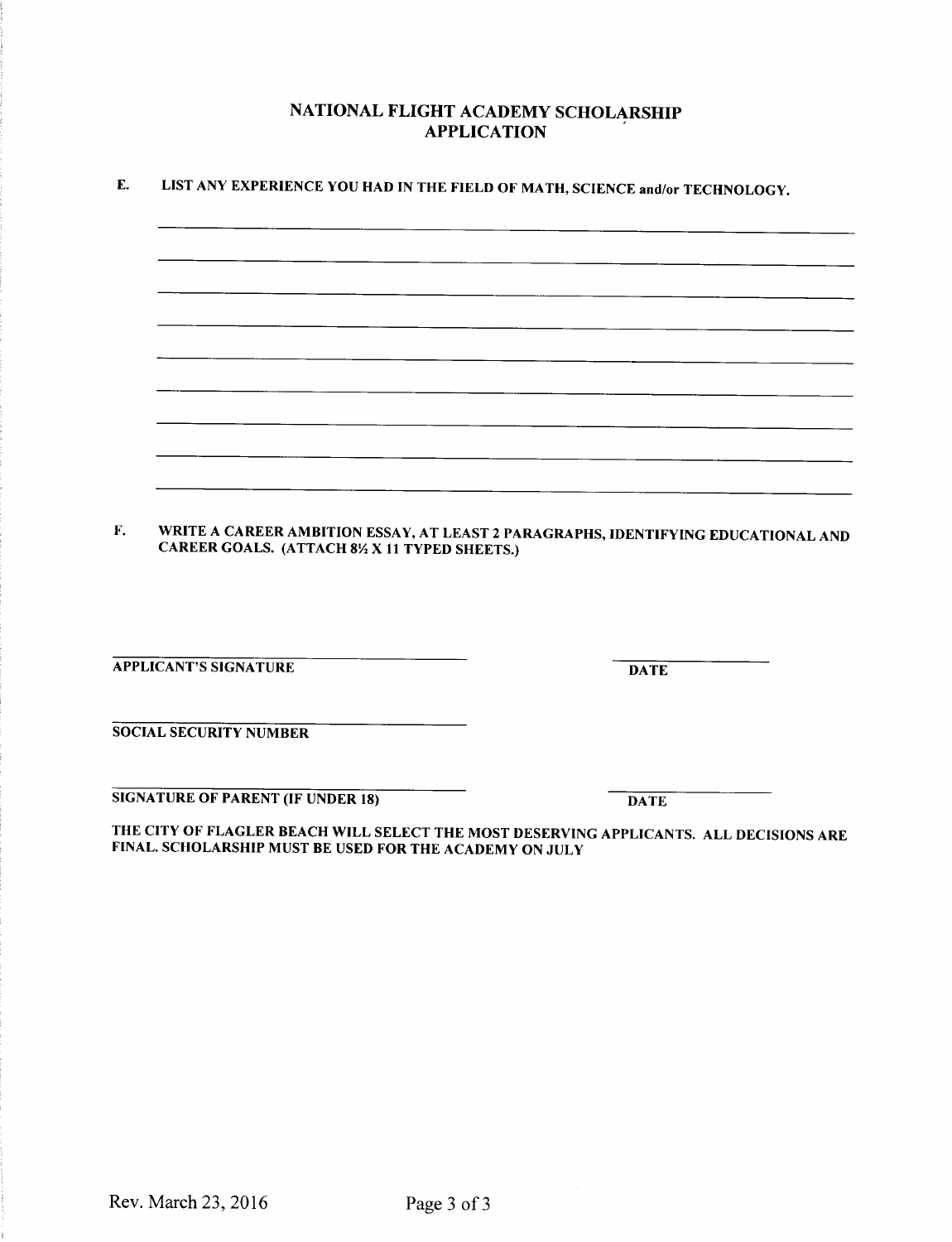America's aviation themed learning adventure for 7th 12th graders

Dear Parent(s) or Guardian(s),

Congratulations, your child has been awarded a scholarship from Brown & Caldwell to attend the National Flight<br>Academy for a 2016 Summer *Deployment*! Your code to register is **community and will cover the full price of tu** Academy for a 2016 Summer *Deployment*! Your code to register is for the five-day *Deployment* program. You are encouraged to register your student as soon as possible to ensure your reservation in the desired week.

To complete registration, please follow the instructions below:

Go to  $\bullet$ 

http://www.ultracamp.com/info/sessiondetail.aspx?idCamp=604&campCode=nfa&idSession=104338 to register for Engineering Week.

- Create your online account through the registration portal.  $\bullet$
- When prompted to pay on the cart page, type in the NFA coupon code \_  $\bullet$
- If you have difficulties registering, please contact us at info@NationalFlightAcademy.com or 850) 458 -7836.

You must be registered before your coupon code expires on July 24<sup>th</sup>, 2016!

On behalf of the National Flight Academy, we would like to thank your family for taking interest in our most exciting and innovative program uniquely designed to inspire, engage, and educate our nation's next generation of leaders. Welcome aboard!

Best Regards,

NFA Registration Team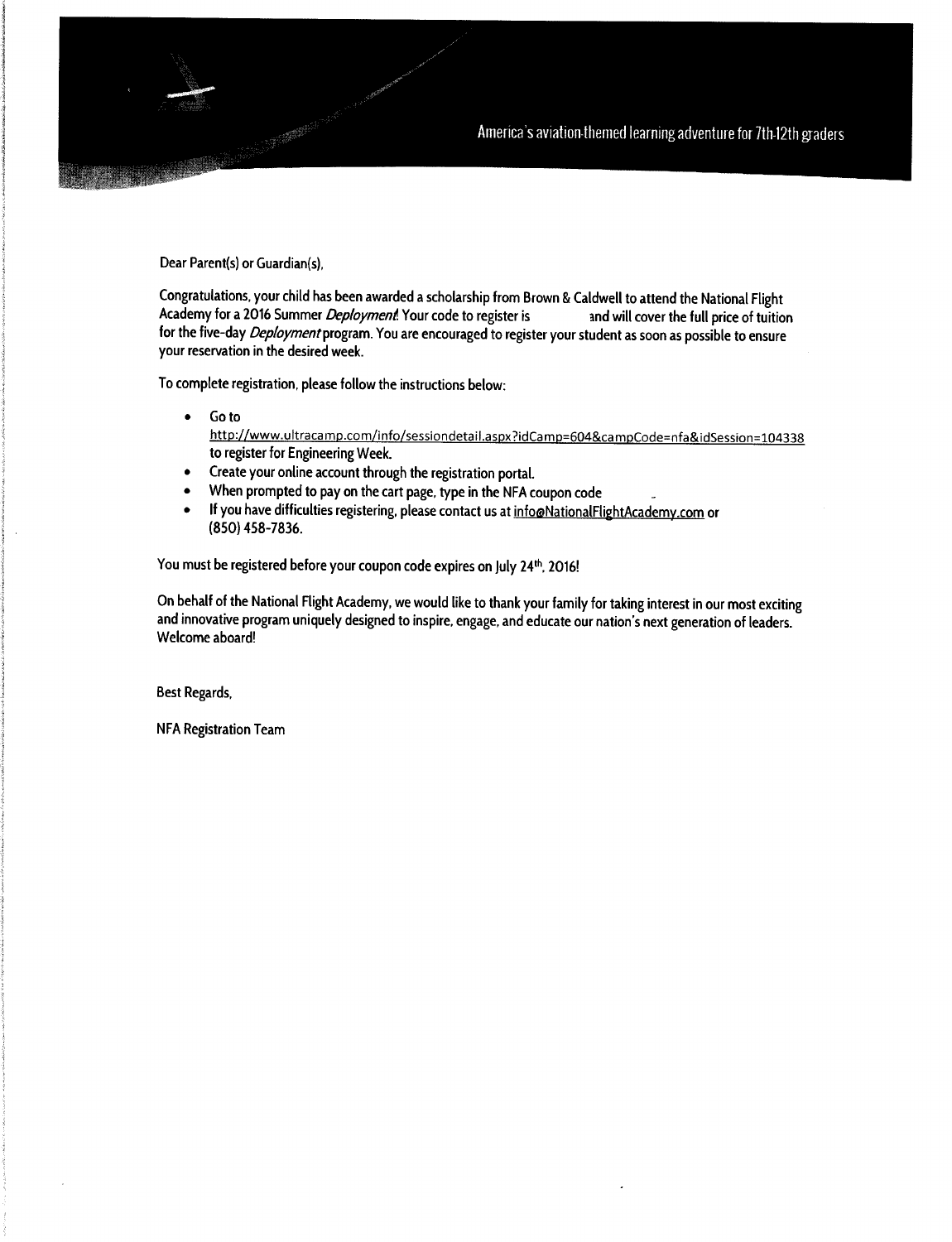| 10:00am 1:00pm Senior<br>Staturday (Senior<br>Center at Wickline)<br>Saturday<br>$\mathrel{\text{f}}$<br>ndax<br>May 2016<br>Tu We<br>4428<br>$\mathbf{a}$<br>23<br>$\boldsymbol{30}$<br>$\sim$<br>თ,<br>$m$ gnan<br>Museum Emergency P<br>$\sim$ 9222<br>$\frac{1}{2}$<br>ื⊿ื <sup>่</sup> ⊣∞่ฅลล<br>Friday<br>a <br>Apr <sub>1</sub><br>$\frac{15}{11}$<br>⊐∞ದಚಚ<br>22<br>29<br>正<br>$\infty$<br>É<br>つね込み<br>April 2016<br>Tu We Tl<br><b>eggy</b><br>Thursday<br>ndax<br>4458<br>$\frac{S_{\text{L1}}}{M_{\odot}}$ |
|------------------------------------------------------------------------------------------------------------------------------------------------------------------------------------------------------------------------------------------------------------------------------------------------------------------------------------------------------------------------------------------------------------------------------------------------------------------------------------------------------------------------|
|------------------------------------------------------------------------------------------------------------------------------------------------------------------------------------------------------------------------------------------------------------------------------------------------------------------------------------------------------------------------------------------------------------------------------------------------------------------------------------------------------------------------|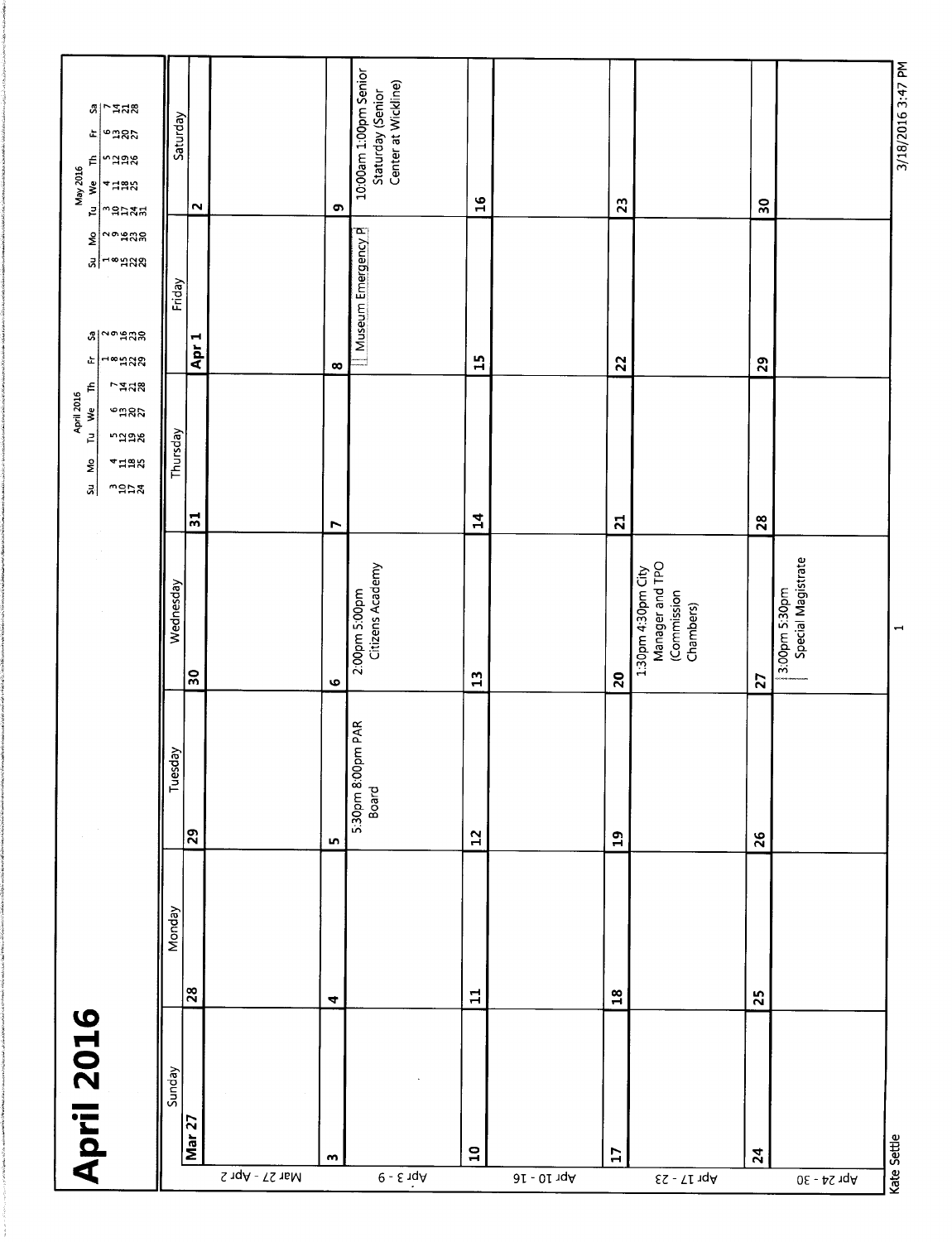| I VeM                 | <b>May 2016</b><br>Sunday | Monday<br>$\mathbf{\sim}$  | Tuesday<br>$\mathbf{w}$                    | Wednesday<br>4                            | $F$   $n$ aax<br>$\begin{array}{rcl}\n&\text{May 2016} \\ \hline\nI_0 & \text{We} & \text{TH} \\ & 3 & 4 & 12 \\ I_1^2 & 13 & 12 \\ I_2^2 & 25 & 26 \\ I_3^2 & 31 & 28\n\end{array}$<br>Thursday<br>$\frac{2}{3}$ $\frac{1}{3}$ $\frac{1}{3}$<br>$3$ – $\approx$ 5%<br>5 | $\frac{5u}{100}$<br>9285<br><b>"Jak</b><br>Friday<br>$S \sim 100$<br>$F$   e $\overline{a}$ & $\overline{a}$<br>$\bullet$ | $a _4$ Haz<br>Saturday<br>$\mathcal{L}$<br>∣∾ล¤≭<br>$\sim$ $\frac{1}{2}$<br>$\mathop{\varepsilon}\nolimits$<br>June 2016<br>Tu We TI<br>⊣∞ฅ¤ฆ<br>r<br><b>7328</b> |
|-----------------------|---------------------------|----------------------------|--------------------------------------------|-------------------------------------------|--------------------------------------------------------------------------------------------------------------------------------------------------------------------------------------------------------------------------------------------------------------------------|---------------------------------------------------------------------------------------------------------------------------|-------------------------------------------------------------------------------------------------------------------------------------------------------------------|
| $\infty$              |                           | $\bullet$                  | 5:30pm 8:00pm PAR<br>Board<br>$\mathbf{a}$ | $\mathbf{1}$                              | $\mathbf{r}$                                                                                                                                                                                                                                                             | $\mathbf{r}$                                                                                                              | 14                                                                                                                                                                |
| 15                    |                           | $\frac{6}{1}$              | $\mathbf{L}$                               | $\frac{8}{16}$                            | $\mathbf{a}$                                                                                                                                                                                                                                                             | $\overline{20}$                                                                                                           | $\overline{21}$                                                                                                                                                   |
|                       |                           |                            |                                            |                                           |                                                                                                                                                                                                                                                                          |                                                                                                                           |                                                                                                                                                                   |
| $\mathbf{2}^{\prime}$ |                           | 23                         | $\overline{24}$                            | 3:00pm 5:30pm<br>Special Magistrate<br>25 | 26                                                                                                                                                                                                                                                                       | 27                                                                                                                        | 28                                                                                                                                                                |
| 29                    |                           | City Hall Closed Mem<br>30 | $\Xi$                                      | Jun 1                                     | $\sim$                                                                                                                                                                                                                                                                   | $\blacksquare$                                                                                                            | 4                                                                                                                                                                 |
| Kate Settle           |                           |                            |                                            | $\sim$                                    |                                                                                                                                                                                                                                                                          |                                                                                                                           | 3/18/2016 3:47 PM                                                                                                                                                 |

 $\epsilon$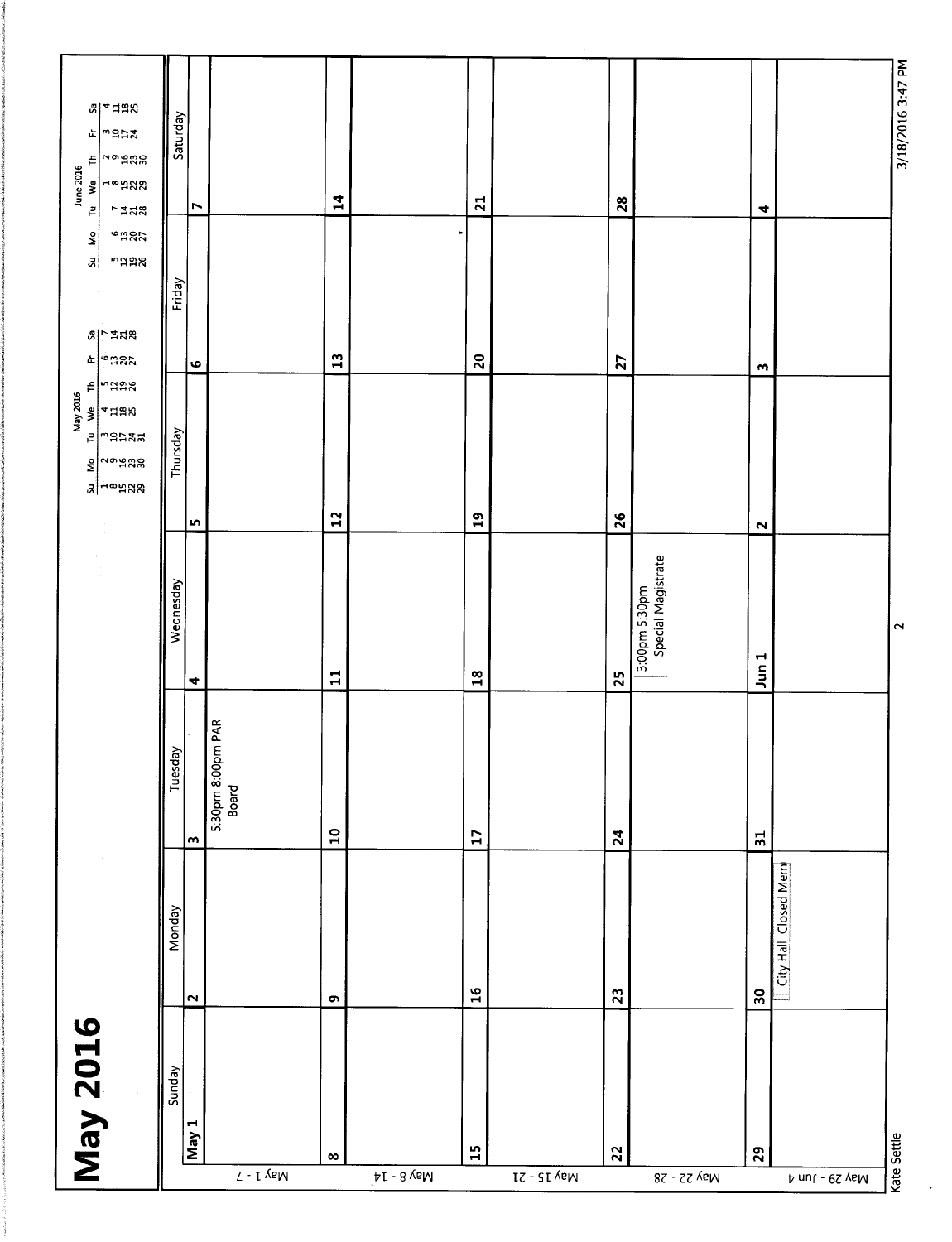|                             | <b>June 2016</b> |              |        |                                        |                                     | $E _{\omega}$ aras<br>June 2016<br>Tu We TI<br>$\rightarrow \infty$ HAS<br><b>7528</b><br><b>engh</b><br>Su Mo<br>ndax | <b>AHHA</b><br>$\frac{6}{5}$<br>$\vert$ $\vert$<br>manan<br>$B$ $\sim$ $\frac{1}{2}$<br>⊭∣ุ่‴ล⊳มี | $\frac{1}{2}$ $\frac{1}{2}$ $\frac{1}{2}$<br>$\rightarrow$ 2023<br>ú.<br><b>7428</b><br>Ę<br>July 2016<br>Tu We<br>$^{\circ}$ ngg<br>ndag |
|-----------------------------|------------------|--------------|--------|----------------------------------------|-------------------------------------|------------------------------------------------------------------------------------------------------------------------|---------------------------------------------------------------------------------------------------|-------------------------------------------------------------------------------------------------------------------------------------------|
|                             | Sunday           |              | Monday | Tuesday                                | Wednesday                           | Thursday                                                                                                               | Friday                                                                                            | Saturday                                                                                                                                  |
|                             | May 29           | န္က          |        | $\overline{51}$                        | $J$ un $1$                          | $\mathbf{\mathsf{N}}$                                                                                                  | w                                                                                                 | 4                                                                                                                                         |
| A nul - 0S yaM              |                  |              |        |                                        |                                     |                                                                                                                        |                                                                                                   |                                                                                                                                           |
|                             | LO <sub>1</sub>  | $\bullet$    |        | Ľ                                      | $\infty$                            | $\bullet$                                                                                                              | $\mathbf{a}$                                                                                      | $\mathbf{1}$                                                                                                                              |
| $II - I$                    |                  |              |        | <b>JMPAR</b><br>5:30pm 8:00pr<br>Board |                                     |                                                                                                                        |                                                                                                   |                                                                                                                                           |
|                             | $\mathbf{r}$     | $\mathbf{1}$ |        | $\mathbf{1}$                           | 15                                  | 16                                                                                                                     | $\mathbf{L}$                                                                                      | $\frac{8}{18}$                                                                                                                            |
| $8I - 7I$ un $f$            |                  |              |        |                                        |                                     |                                                                                                                        |                                                                                                   |                                                                                                                                           |
|                             | $\mathbf{a}$     | $20$         |        | $\overline{21}$                        | 22                                  | 23                                                                                                                     | $\overline{2}$                                                                                    | 25                                                                                                                                        |
| $S$ c - $6I$ un $I$         |                  |              |        |                                        |                                     |                                                                                                                        |                                                                                                   |                                                                                                                                           |
|                             | 26               | 27           |        | 28                                     | 29                                  | $\overline{\phantom{0}}$                                                                                               | $J$ ul 1                                                                                          | $\mathbf{\Omega}$                                                                                                                         |
| $\zeta$  nr - 9 $\zeta$ unr |                  |              |        |                                        | Special Magistrate<br>3:00pm 5:30pm |                                                                                                                        |                                                                                                   |                                                                                                                                           |
|                             | Kate Settle      |              |        |                                        | $\sim$                              |                                                                                                                        |                                                                                                   | 3/18/2016 3:47 PM                                                                                                                         |

 $\hat{\mathcal{A}}$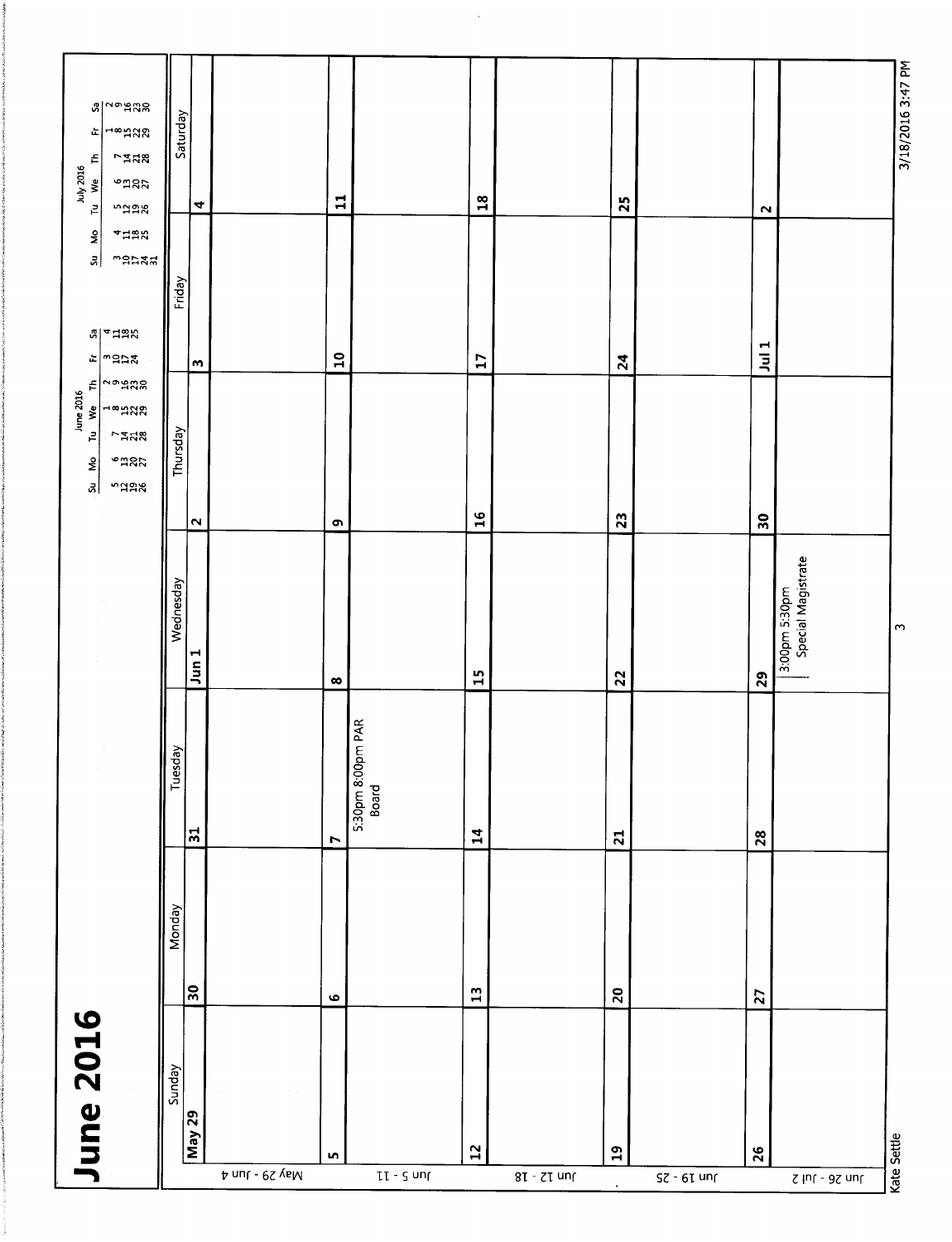| July 2016                                                                                                            | Sunday    | Jun 26                  | $\bullet$ |                            | $\mathbf{a}$    |           | $\overline{17}$ | $\mathbf{z}_4$    |                                     | $\overline{31}$      | Kate Settle          |
|----------------------------------------------------------------------------------------------------------------------|-----------|-------------------------|-----------|----------------------------|-----------------|-----------|-----------------|-------------------|-------------------------------------|----------------------|----------------------|
|                                                                                                                      | Monday    | $\overline{z}$          | 4         | City Hall Closed - Inde    | $\Xi$           |           | $\frac{8}{10}$  | 25                |                                     | Aug 1                |                      |
|                                                                                                                      | Tuesday   | 8                       | Ln.       | 5:30pm 8:00pm PAR<br>Board | $\mathbf{L}$    |           | $\mathbf{a}$    | $\mathbf{26}$     |                                     | $\sim$               |                      |
|                                                                                                                      | Wednesday | ၃                       | $\bullet$ |                            | $\mathbf{r}$    |           | $\mathbf{S}$    | 27                | 3:00pm 5:30pm<br>Special Magistrate | $\bullet$            | $\blacktriangleleft$ |
| É<br><b>7228</b><br>Tu We T<br><b>engra</b><br>naax<br>* 128<br><b>SP</b><br>$\vec{a}$<br>manat                      | Thursday  | ္က                      | N         |                            | $\mathbf{1}$    |           | $\overline{2}1$ | $28$              |                                     | $\blacktriangleleft$ |                      |
| ⊣∞¤ಇಇ<br>$\epsilon$<br>하<br>~548<br>$\alpha$ $\sim$ $\alpha$<br>180<br>正                                             |           | Friday<br>$\frac{1}{2}$ | $\infty$  |                            | $\mathbf{L}$    | $\bullet$ | 22              | 29                |                                     | <b>In</b>            |                      |
| aledas<br>naag<br>ù.<br>$\epsilon$<br>4558<br>August 2016<br>Tu We Th<br>$m$ aran<br>$\overline{z}$<br>$\sim$ °ິສສຸລ |           | Saturday<br>$\sim$      | $\bullet$ |                            | $\overline{16}$ |           | 23              | $\boldsymbol{50}$ |                                     | $\bullet$            | 3/18/2016 3:47 PM    |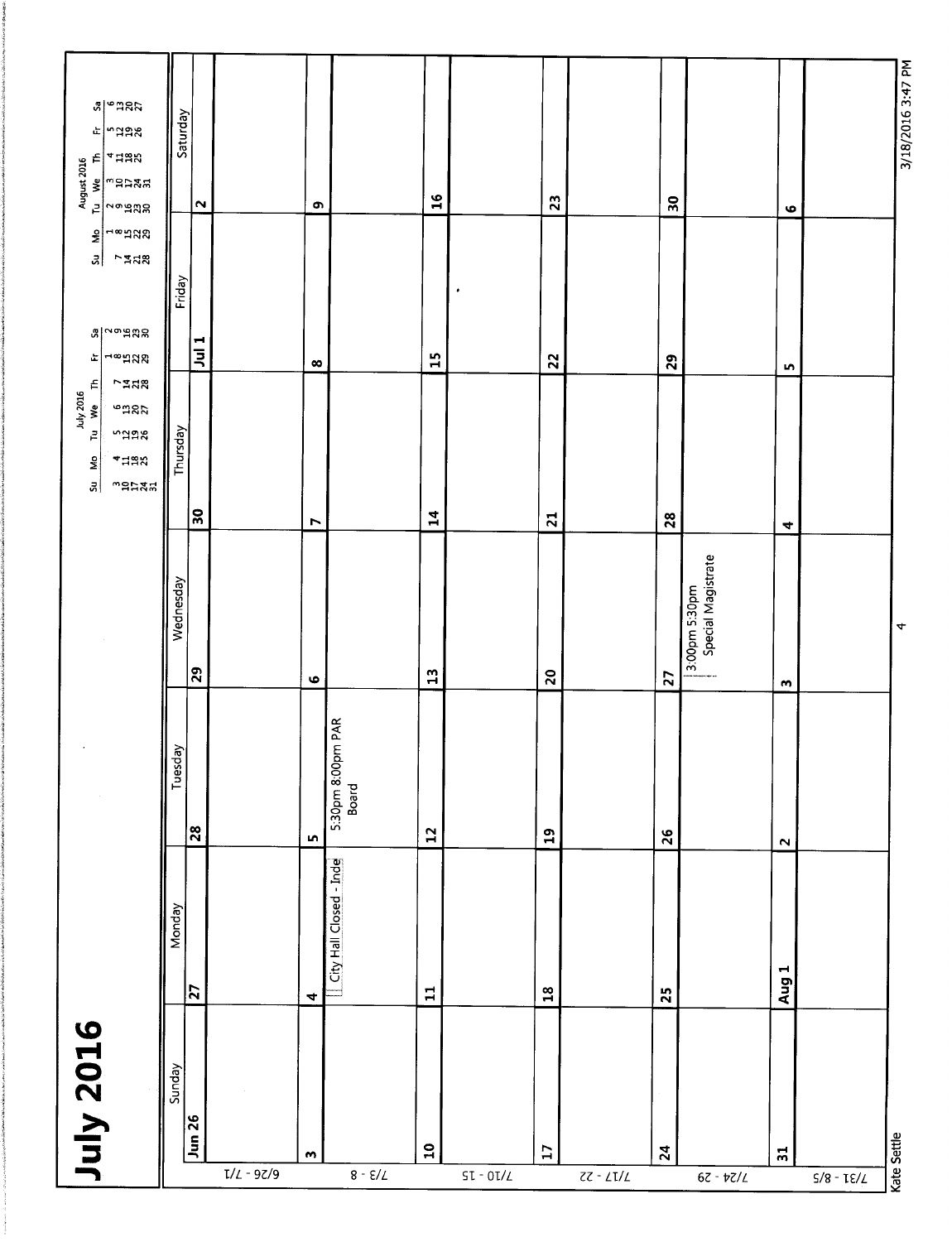# Item 12 **Staff** Reports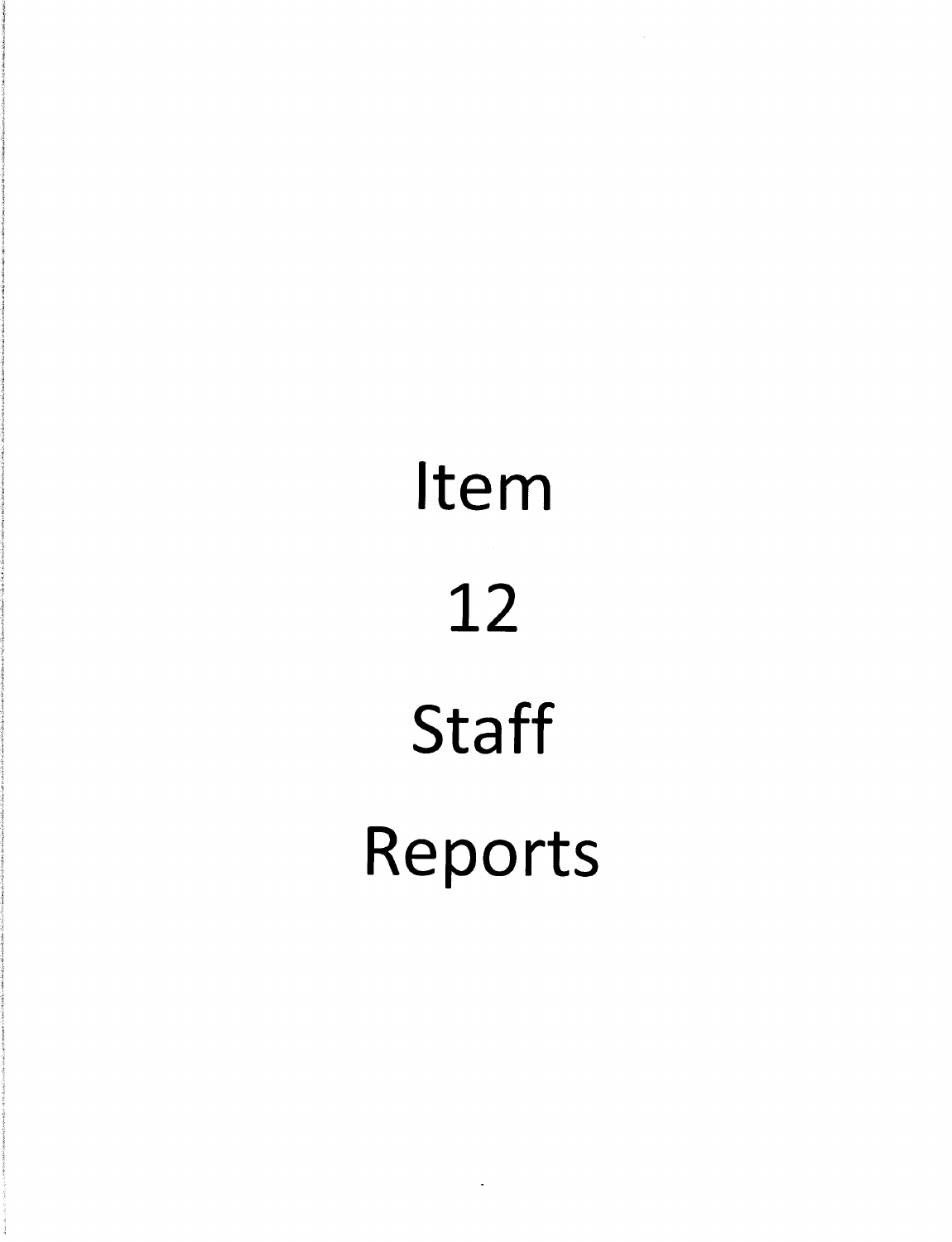### Penny Overstreet

From: Robert Pace To: Larry Newsom<br>
Co: Co: Penny Overstre Cc: Communication of the Penny Overstreet<br>
Subject: Penny Overstreet

Sent: Wednesday, March 09, 2016 10:39 AM<br>
To: Larry Newsom Weekly Highlights

Mr. Newsom,

The following are the weekly highlights;

- The housing ceremony for Ladder11 took place on Saturday with approximately 30 local residents in attendance  $\bullet$
- This week's training was dedicated solely to continual driver training on Ladder11  $\bullet$
- On Monday and Tuesday the department conducted station tours for the Sunshine Academy, there were an  $\bullet$ estimated 100 children in attendance over the two days
- Lieutenant Kennedy instructed <sup>a</sup> state certified officer level class ( Course Delivery)this week at the station,  $\bullet$ there several firefighters representing surrounding agencies that participated
- As previously mentioned due to the warmer weather fire mitigation has become more active over the week, two  $\bullet$ new projects were started
- At Monday's Association Meeting Retired Chief Creal was honored as the Volunteer of the Year  $\bullet$

The weekly numbers are not attached to this e-mail. As we discussed I've instructed Lt. Snyder to send you the numbers on Sunday so you can view the calls responded to over the full duration of Bike Week. I look forward to talking to you soon.

Thanks,

Bobby Pace Fire Captain Flagler Beach Fire Department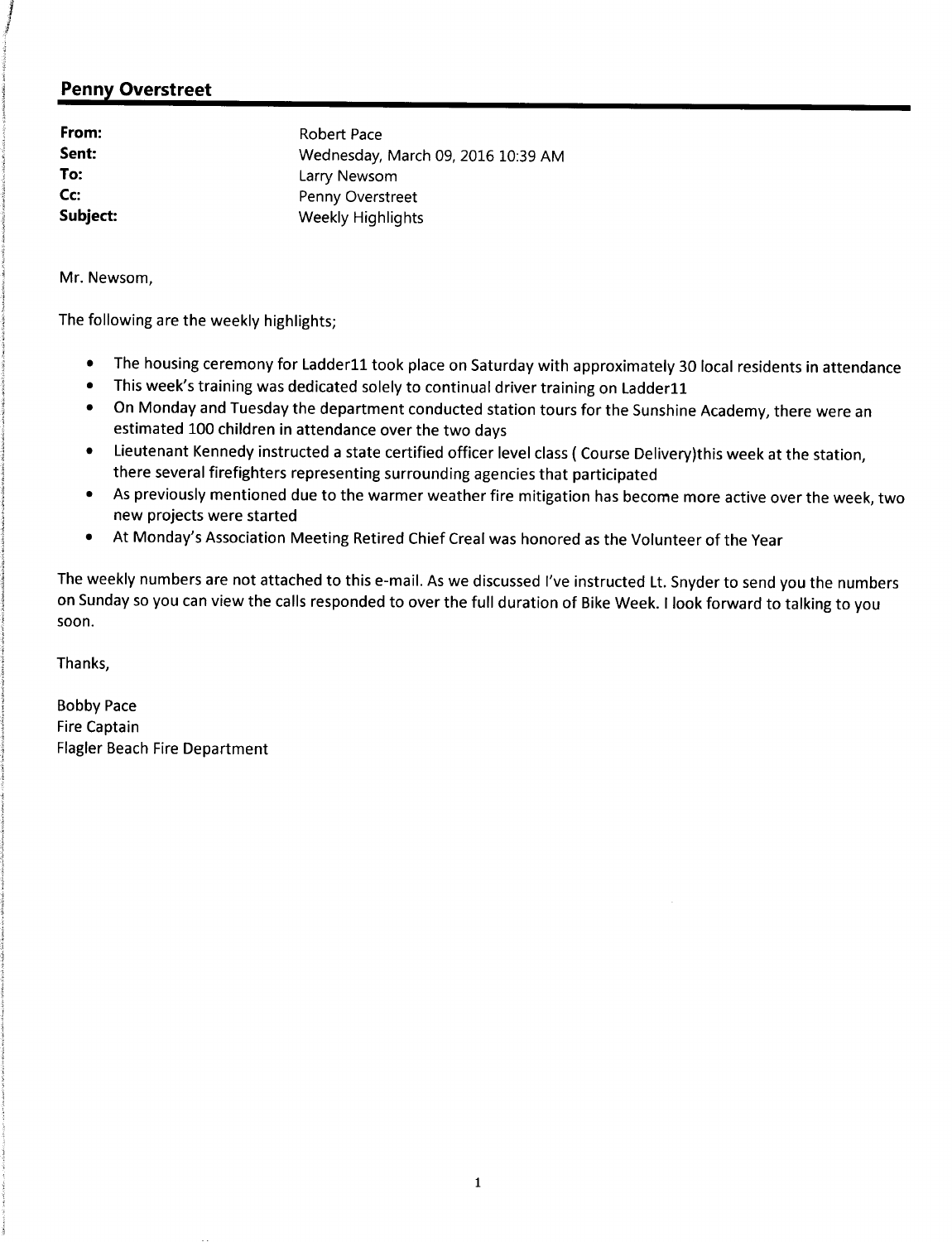### Penny Overstreet

From: Robert Pace Sent: Tuesday, March 15, 2016 3:35 PM<br>To: Larry Newsom **To:** Larry Newsom<br> **Cc:** Penny Overstre Cc: Cc: Penny Overstreet<br>
Subject: Weekly Highlights Weekly Highlights

Mr. Newsom,

The following are the weekly highlights. I am sending them to you today due to taking the rest of the week for bereavement. I will be spending that time preparing <sup>a</sup> celebration of life ceremony to be held for my Dad on Sunday  $03/20/16$ .

- Unfortunately the week began with <sup>a</sup> significant MVA that occurred on North A1A just outside city limits. There were 4 vehicles involved in the accident and two fatalities. This type of call is difficult for any firefighter, but FBFD staff completed their duties with utmost professionalism.
- The department received the annual calculations from Target Solutions this week. The hours calculated were for  $\bullet$ continual education units completed by staff. I'm proud to say that last year's numbers totaled 2200 hours.
- Coming into the warmer months this week's training was dedicated to Aquatic Emergencies. Considering victims  $\bullet$ of aquatic emergencies require immediate and aggressive care there will be several training evolutions scheduled covering this topic in the coming months.
- Fire crews spent time over the week inspecting and restocking First -Aid boxes for each department in the city.  $\bullet$ Proper operation of AEDs was also addressed during the visits and all units were found in good repair.
- $\bullet$ As <sup>I</sup> reported to you earlier Lieutenant Snyder will be attending another Communications Users Group Meeting tomorrow at the EOC.
- FF/EMT has made great progress as the department's newest rookie. There has been much time devoted to his  $\bullet$ Rookie Book, EMS Protocols, and driver training. There were many hours dedicated to this training over the week.

Considering my short week, DE A. Forehand will prepare the weekly numbers and submit those to you Friday morning. Look forward to talking to you soon.

Thanks,

Bobby Pace Fire Captain Flagler Beach Fire Department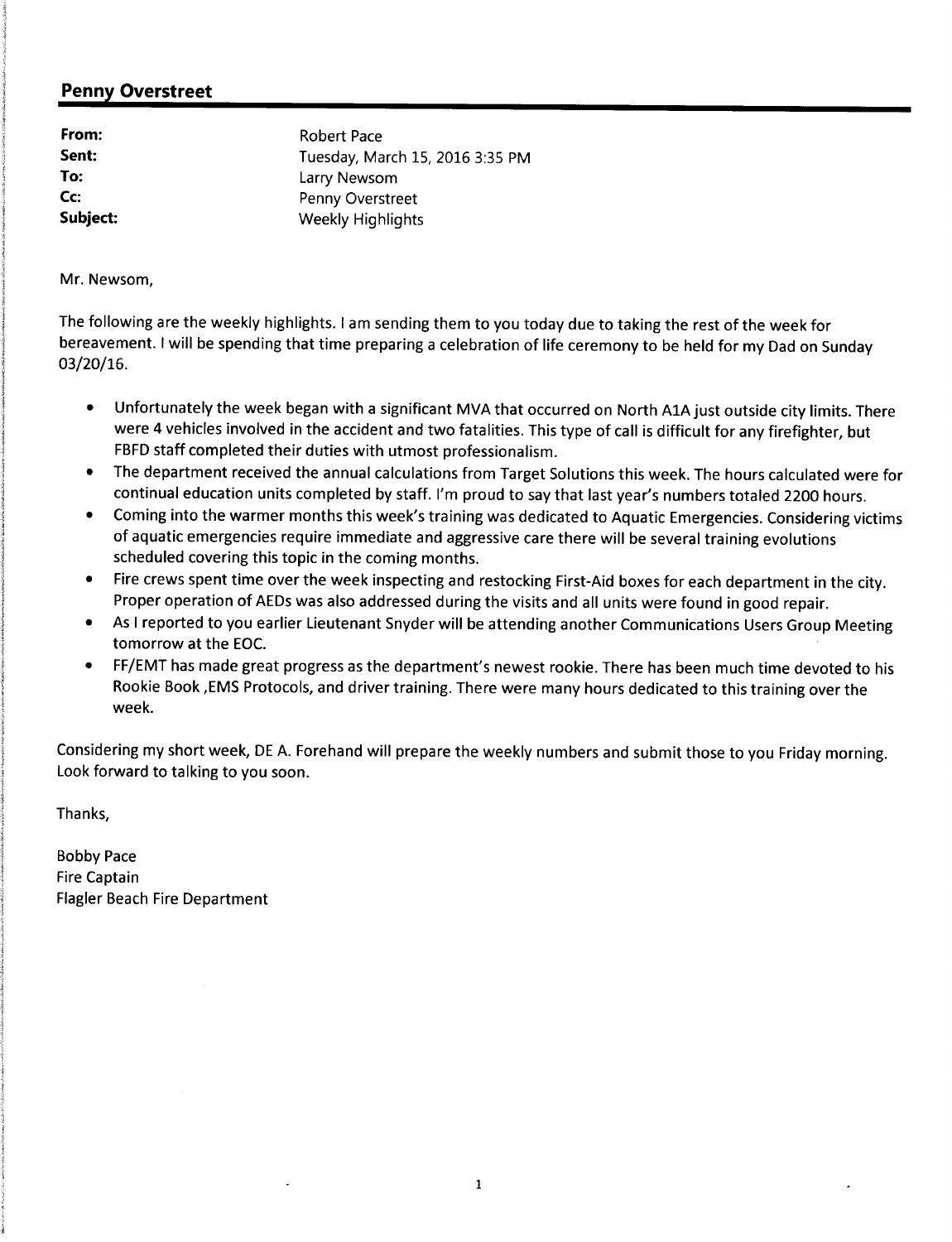

# Flagler Beach Fire Department

Weekly Run Report from 3/10/16-3/18/16

## CALLS BY INCIDENT TYPE

| EMS |  |
|-----|--|
| 15  |  |

FIRE

2

Hazardous Condition (No Fire)

6

Service Call

4

Motor Vehicle Accident

3

Fire Alarm

0

Total Calls

30